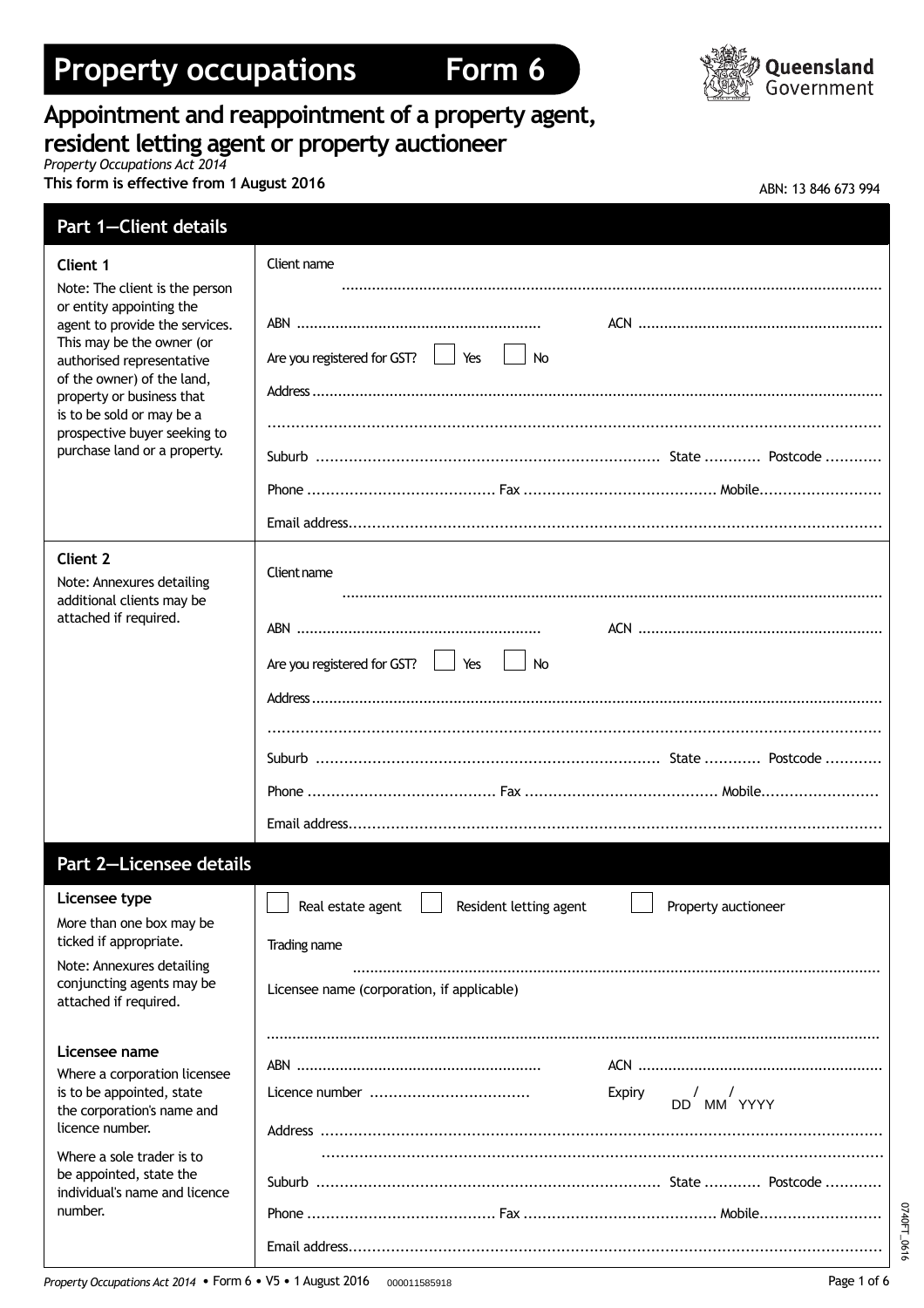|                                                                                                                                                                                                                                                                                                                                                                           | Part 3-Details of property or business that is to be sold, let, purchased, or managed                                                                         |                                                                                                                                                                                                                                                                                                                  |         |
|---------------------------------------------------------------------------------------------------------------------------------------------------------------------------------------------------------------------------------------------------------------------------------------------------------------------------------------------------------------------------|---------------------------------------------------------------------------------------------------------------------------------------------------------------|------------------------------------------------------------------------------------------------------------------------------------------------------------------------------------------------------------------------------------------------------------------------------------------------------------------|---------|
| Please provide details of the<br>property, land, or business as<br>appropriate.<br>Note: Annexures detailing<br>multiple properties may be<br>attached if required.                                                                                                                                                                                                       | Description                                                                                                                                                   |                                                                                                                                                                                                                                                                                                                  |         |
| Part 4-Appointment of property agent                                                                                                                                                                                                                                                                                                                                      |                                                                                                                                                               |                                                                                                                                                                                                                                                                                                                  |         |
| Section 1<br>Performance of service<br>Annexures detailing the<br>performance of service may<br>be attached if required.                                                                                                                                                                                                                                                  | The client appoints the agent to perform the following service/s:<br>Purchase<br>Sale<br>Leasing (Commercial agents)<br>Auction<br>Auction date               | Letting / collection of rent / management<br>$\frac{1}{2}$<br>(must be completed)<br>DD MM YYYY                                                                                                                                                                                                                  |         |
| Section 2<br>Term of appointment<br>Sole and exclusive<br>appointments: for sales<br>of one or two residential<br>properties, the term is<br>negotiable and agent can be<br>appointed or reappointed<br>up to a maximum of 90<br>days per term. There are no<br>limitations on the length of<br>an appointment for anything<br>other than a residential<br>property sale. | Single appointment for a particular service or services<br><b>Start</b><br>$\sqrt{2}$<br>$\sqrt{2}$<br>DD MM YYYY<br>$\sqrt{ }$<br><b>Start</b><br>DD MM YYYY | End<br>$\sqrt{ }$<br>DD MM YYYY<br>Continuing appointment for a service or a number of services over a period                                                                                                                                                                                                    |         |
| Section 3<br>Price<br>State the price for which the<br>property, land or business is to<br>be sold or let.<br>Note: Bait advertising is an<br>offence under the Australian<br>Consumer Law.                                                                                                                                                                               | Reserve<br>writing at a later date.<br>disclose to the electronic listing provider a price or price range of                                                  | List<br>For auctions: If a reserve price is unknown at the time of appointment, it can be advised in<br>For residential property auctions and residential properties to be marketed without a price: If<br>the client agrees to marketing via an electronic listing provider, the client agrees for the agent to | Letting |
| Section 4<br>Instructions/conditions<br>The client may list any<br>condition, limitation<br>or restriction on the<br>performance of the service.<br>Note: Annexures detailing<br>instructions/conditions may<br>be attached if required.                                                                                                                                  |                                                                                                                                                               |                                                                                                                                                                                                                                                                                                                  |         |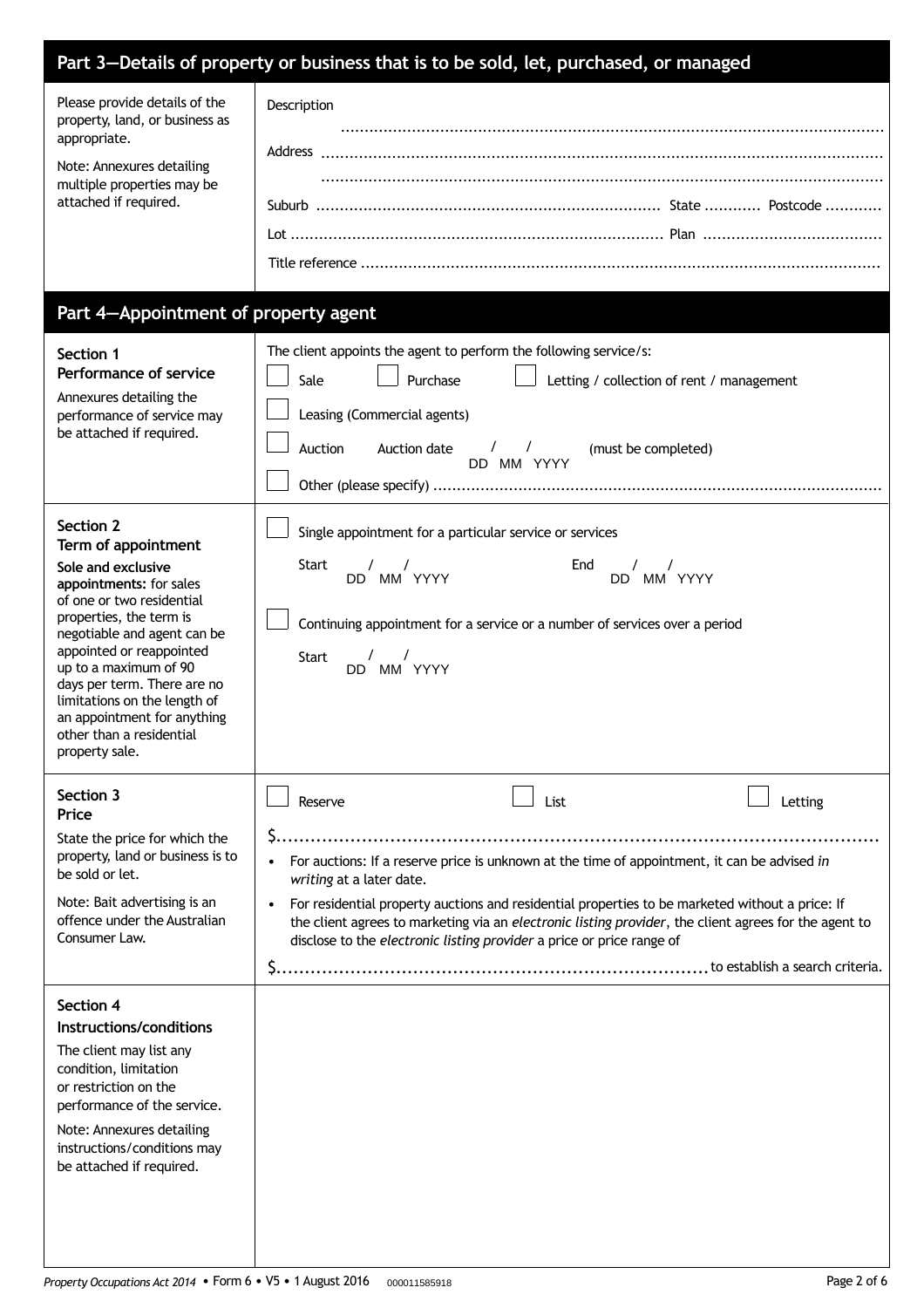| Part 5-Termination of appointment                                             |                                                                                                                                                                                                                                                                                                                                                                             |  |  |  |
|-------------------------------------------------------------------------------|-----------------------------------------------------------------------------------------------------------------------------------------------------------------------------------------------------------------------------------------------------------------------------------------------------------------------------------------------------------------------------|--|--|--|
| Residential sales of 1 or 2<br>properties only                                | Open listing: You may terminate in writing at any time.<br>Sole or exclusive: The client and agent can agree in writing to end the appointment early. For<br>appointments of 60 days or more, either party can end the appointment by giving 30 days written notice,<br>but the appointment must run for at least 60 days unless both parties agree to an earlier end date. |  |  |  |
| Open listing                                                                  | You may terminate an open listing for either commercial or residential property sales at any time.                                                                                                                                                                                                                                                                          |  |  |  |
| Other fixed term<br>appointments                                              | The parties may agree to a fixed term appointment of their choice. This term may be ended earlier<br>by mutual agreement.                                                                                                                                                                                                                                                   |  |  |  |
| (excluding residential<br>property sales)                                     |                                                                                                                                                                                                                                                                                                                                                                             |  |  |  |
| Continuing appointments<br>(for example: letting,<br>collection of rents etc) | You may terminate in writing with 30 days notice, or less if both parties agree.                                                                                                                                                                                                                                                                                            |  |  |  |

# **Part 6—PROPERTY SALES**: open listing, sole agency or exclusive agency

# **To the client**

You may appoint an agent to sell a property or land on the basis of an open listing, or a sole agency, or exclusive agency.

The following information explains the circumstances under which you will, and won't, have to pay a commission to the agent if the property is sold during their term of appointment.

# **OPEN LISTING**

- You appoint the agent to sell the property but you retain a right to appoint other agents on similar terms, without penalty or extra commission.
- No end date required.
- Appointment can be ended by either you or the agent at any time by giving written notice.

# **When you must pay the agent**

• The agent is entitled to the agreed commission if the agent is the effective cause of sale.

# **When you don't have to pay the agent**

• If the client sells the property privately and the agent is not the effective cause of sale i.e.: purchaser did not contact the agent, did not attend open house inspections etc.

# **SOLE AGENCY**

### **When you must pay the agent**

- If you appoint a new agent during an existing agent's sole agreement term and the property is sold during that term, you may have to pay:
	- A commission to each agent (two commissions)
	- Damages for breach of contract arising under the existing agent's appointment

# **When you don't have to pay the agent**

• If the client sells the property privately and the agent is not the effective cause of sale i.e.: purchaser did not contact the agent, did not attend open house inspections etc.

| <b>EXCLUSIVE AGENCY</b>                                                                                                                                                                                             |
|---------------------------------------------------------------------------------------------------------------------------------------------------------------------------------------------------------------------|
| When you must pay the agent<br>• The client will pay the appointed agent whether this agent, any other agent, or person (including the client themselves) sells the<br>property during the term of the appointment. |
| • If the client sells the property, after the exclusive appointment expires and if the agent was the effective cause of sale (introduced<br>the buyer to the property) the agent may be entitled to commission.     |
| At the end of the sole or exclusive agency, the parties<br>Do not agree<br>Agree<br>that the appointment will continue as an open listing. (Please tick whichever is relevant)                                      |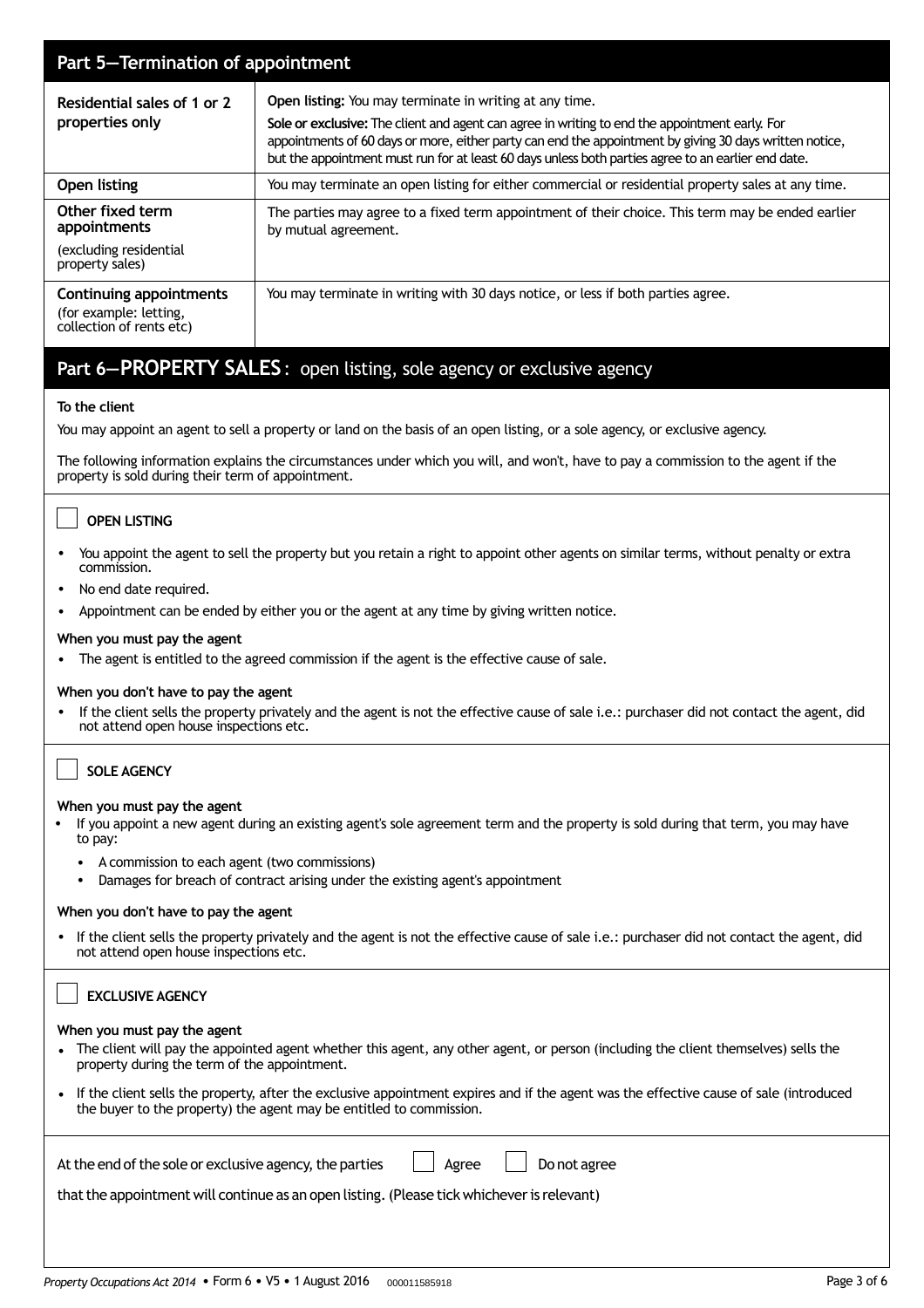| Part 6-PROPERTY SALES: open listing, sole agency or exclusive agency continued                                                                                                                                                                                                                                                                                                                                                                                                                                          |                                                                                                                                                                                                                                                                                                                                                                                                                       |  |  |  |  |
|-------------------------------------------------------------------------------------------------------------------------------------------------------------------------------------------------------------------------------------------------------------------------------------------------------------------------------------------------------------------------------------------------------------------------------------------------------------------------------------------------------------------------|-----------------------------------------------------------------------------------------------------------------------------------------------------------------------------------------------------------------------------------------------------------------------------------------------------------------------------------------------------------------------------------------------------------------------|--|--|--|--|
| Acknowledgement for sole<br>and exclusive agency                                                                                                                                                                                                                                                                                                                                                                                                                                                                        | I/we acknowledge the appointed agent has provided me/us with information about sole and<br>exclusive agency appointments.<br>$\sqrt{1}$<br>Date<br>DD MM YYYY<br>$\frac{1}{2}$<br>Date<br>DD MM YYYY<br>$\sqrt{2}$<br>Date<br>DD MM YYYY                                                                                                                                                                              |  |  |  |  |
| Part 7-Commission                                                                                                                                                                                                                                                                                                                                                                                                                                                                                                       |                                                                                                                                                                                                                                                                                                                                                                                                                       |  |  |  |  |
| To the client<br>The commission is negotiable. It<br>must be written as a percentage<br>or dollar amount.<br>Make sure you understand<br>when commission is payable.<br>If you choose 'Other' and<br>the contract does not settle,<br>the agent may still seek<br>commission.<br>To the agent<br>You should ensure that<br>commission is clearly<br>expressed and the client fully<br>understands the likely amount<br>and when it is payable. Refer<br>to section 104 and 105 of the<br>Property Occupations Act 2014. | The client and the agent agree that the commission including GST payable for the service to be<br>performed by the agent is:<br>When commission is payable<br>For sales, including auctions, commission is payable if a contract is entered into and<br>settlement of the contract occurs.<br>(for specific other circumstances in which commission is payable see annexure).<br>For all other types of appointments: |  |  |  |  |
|                                                                                                                                                                                                                                                                                                                                                                                                                                                                                                                         | This area has been intentionally left blank.                                                                                                                                                                                                                                                                                                                                                                          |  |  |  |  |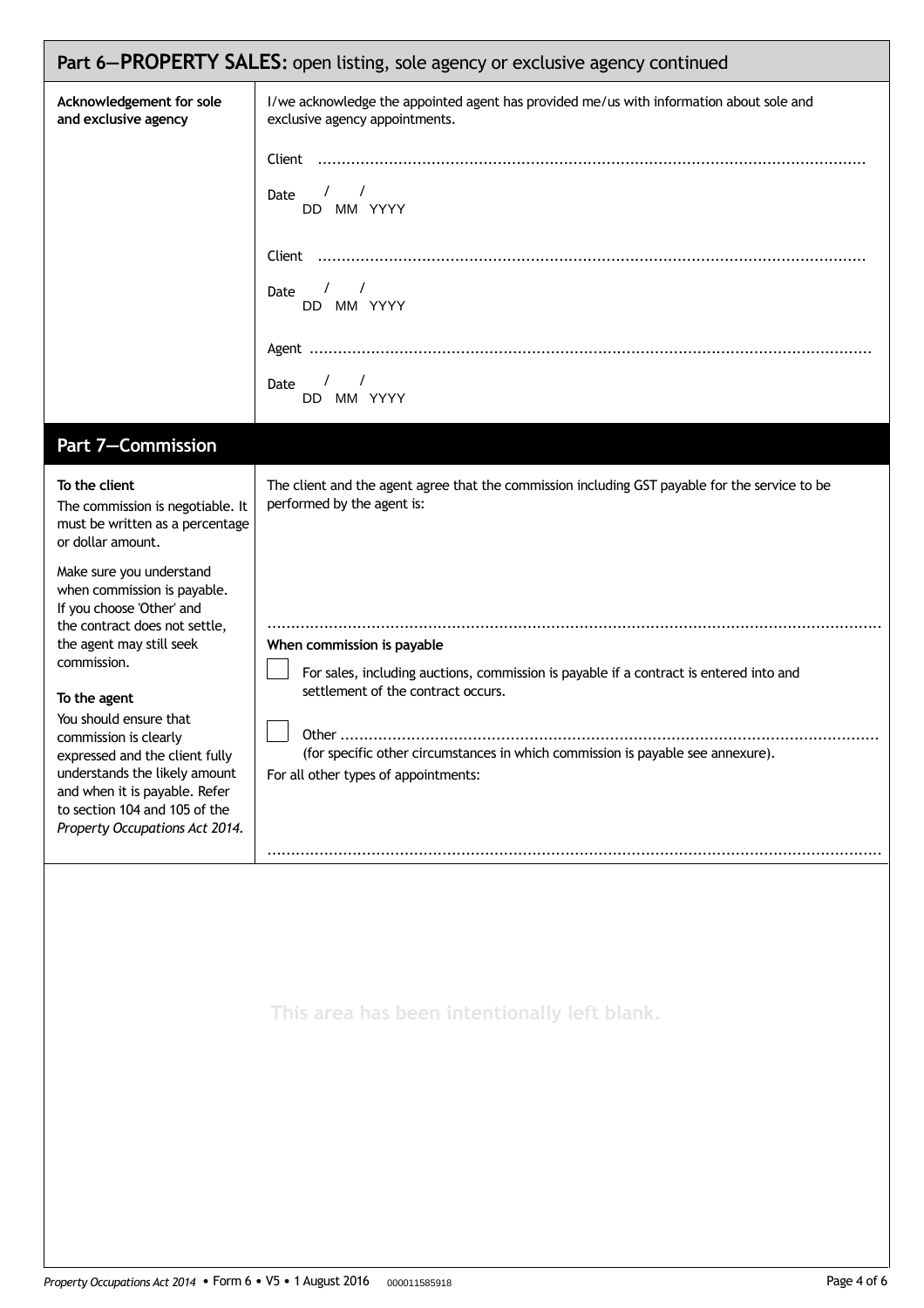# **Part 8—Authorisation to incur fees, charges and expenses**

The client authorises the agent to incur the following expenses in relation to the performance of the service/s. Annexures may be **attached if required.**

| Section 1<br>Advertising/marketing                                                                                                                                               |                                                        |        |                         |  |
|----------------------------------------------------------------------------------------------------------------------------------------------------------------------------------|--------------------------------------------------------|--------|-------------------------|--|
| To the client                                                                                                                                                                    |                                                        |        |                         |  |
| Your agent may either<br>complete this section or attach<br>annexures of marketing/<br>advertising activities. In either<br>case, the authorised amount<br>must be written here. |                                                        |        |                         |  |
|                                                                                                                                                                                  |                                                        |        |                         |  |
|                                                                                                                                                                                  |                                                        |        |                         |  |
|                                                                                                                                                                                  |                                                        |        |                         |  |
|                                                                                                                                                                                  | When payable<br>$\sqrt{2}$<br>$\sqrt{ }$<br>DD MM YYYY |        |                         |  |
| The maximum value of repairs and maintenance to be paid by the agent without prior approval by<br>Section 2<br>Repairs and maintenance                                           |                                                        |        |                         |  |
| (if applicable)<br>Property management                                                                                                                                           |                                                        |        |                         |  |
| Section 3                                                                                                                                                                        | Description                                            | Amount | When payable            |  |
| Other<br>Description of fees and                                                                                                                                                 |                                                        |        |                         |  |
| charges.                                                                                                                                                                         |                                                        |        |                         |  |
| The agent may either<br>complete this section or                                                                                                                                 |                                                        |        |                         |  |
| attach annexures.                                                                                                                                                                |                                                        |        |                         |  |
| Section 4                                                                                                                                                                        | Service                                                | Source | <b>Estimated amount</b> |  |
| Agent's rebate, discount,<br>commission or benefit                                                                                                                               |                                                        |        |                         |  |
| incurred in the provision<br>of or performance of the                                                                                                                            |                                                        |        |                         |  |
| service                                                                                                                                                                          |                                                        |        |                         |  |
|                                                                                                                                                                                  |                                                        |        |                         |  |
|                                                                                                                                                                                  |                                                        |        |                         |  |
|                                                                                                                                                                                  |                                                        |        |                         |  |

**This area has been intentionally left blank.**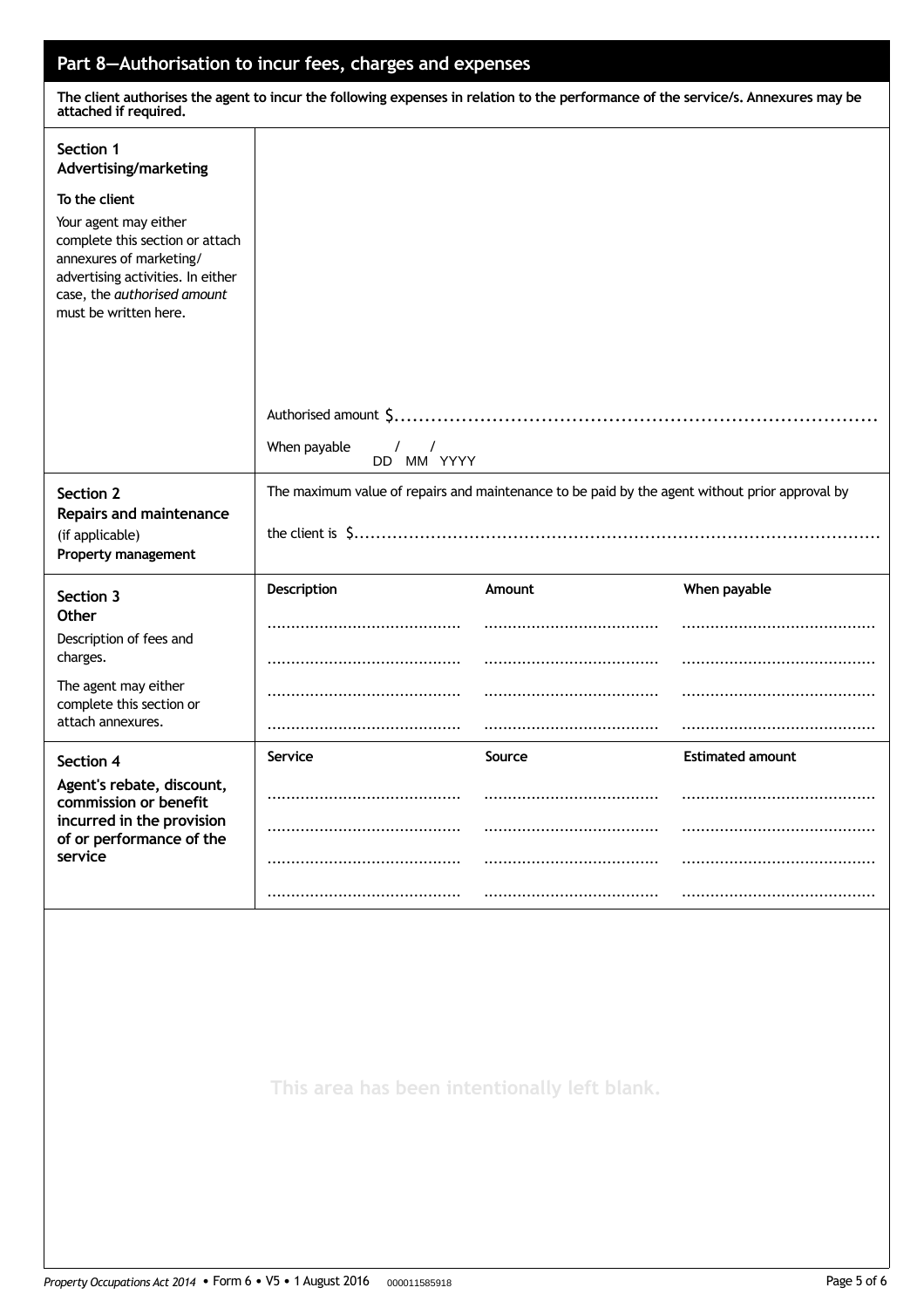# **Part 9—Signatures**

# **WARNING: THE CLIENT IS ADVISED TO SEEK INDEPENDENT LEGAL ADVICE BEFORE SIGNING THIS FORM.**

This form enables the client to appoint, or reappoint, a property agent, resident letting agent or property auctioneer (the 'agent') for the sale, letting/management, collection of rent, auction or purchase of real property, land or businesses. This form must be completed and given to the client before the agent performs any service for the client. Failure to do so may result in a penalty and loss of commission for the agent. If you are unclear about any aspect of this form, or the fees you will be charged, do not sign it. Seek legal advice. If you need more information about this form including what an agent needs to disclose, you can visit the Office of Fair Trading website at **www.qld.gov.au/fairtrading** or phone on **13 QGOV** (13 74 68).

| Client 1                                                                                                                                                                                          | Full name                                    |
|---------------------------------------------------------------------------------------------------------------------------------------------------------------------------------------------------|----------------------------------------------|
|                                                                                                                                                                                                   |                                              |
| <b>Client 2</b>                                                                                                                                                                                   | Full name                                    |
|                                                                                                                                                                                                   |                                              |
| Agent<br>A registered real estate<br>salesperson working for an                                                                                                                                   | Full name                                    |
| agency can sign this form on<br>behalf of the licensed agent.                                                                                                                                     |                                              |
| <b>Schedules and</b><br>attachments<br>List any attachments.                                                                                                                                      |                                              |
| Part 10-Reappointment                                                                                                                                                                             |                                              |
| Use this section to<br>reappoint your agent. A<br>new appointment form is<br>required if any of the terms<br>or conditions are to change.<br>Your agent can only be<br>reappointed within 14 days | Client's name                                |
| before the contract ends - not<br>before.                                                                                                                                                         |                                              |
| Limitations apply on<br>reappointments for sole<br>or exclusive agency                                                                                                                            | Client's name                                |
| appointments for residential<br>property sales.                                                                                                                                                   | M M Y Y Y Y<br>D D                           |
|                                                                                                                                                                                                   | This area has been intentionally left blank. |

This is the end of the approved form. Please note, any annexures/schedules form part of the appointment contract.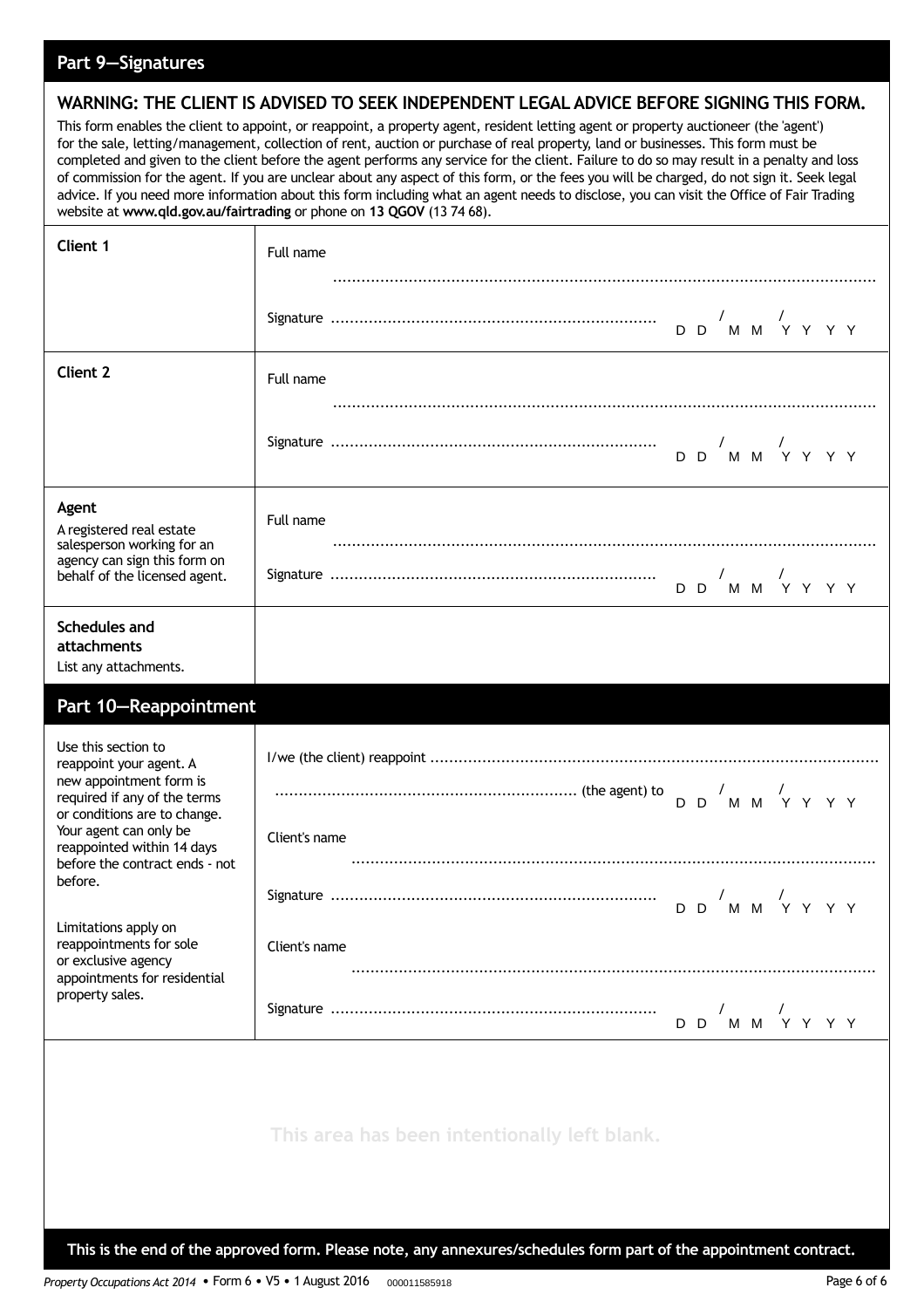

|                                          | <b>ITEMS SCHEDULE</b>                                                                                                                                                                                                                                                                                                                                         |                                                                                     |                                                                                                                                                                                                                                                                                                                                                                                                                                                                                                                                                                                                                                                                                                                                                                                                                                                                                                                                                                                                                                                                            |  |  |  |
|------------------------------------------|---------------------------------------------------------------------------------------------------------------------------------------------------------------------------------------------------------------------------------------------------------------------------------------------------------------------------------------------------------------|-------------------------------------------------------------------------------------|----------------------------------------------------------------------------------------------------------------------------------------------------------------------------------------------------------------------------------------------------------------------------------------------------------------------------------------------------------------------------------------------------------------------------------------------------------------------------------------------------------------------------------------------------------------------------------------------------------------------------------------------------------------------------------------------------------------------------------------------------------------------------------------------------------------------------------------------------------------------------------------------------------------------------------------------------------------------------------------------------------------------------------------------------------------------------|--|--|--|
| $\mathsf{A}$<br><b>PRIOR APPOINTMENT</b> |                                                                                                                                                                                                                                                                                                                                                               |                                                                                     |                                                                                                                                                                                                                                                                                                                                                                                                                                                                                                                                                                                                                                                                                                                                                                                                                                                                                                                                                                                                                                                                            |  |  |  |
|                                          | perform the service(s) listed in this Appointment of Property Agent.<br>in this Appointment of Property Agent.<br>of the Property Occupations Regulation 2014 (Qld) has been provided by the Agent.                                                                                                                                                           |                                                                                     | Pursuant to section 21 of the Property Occupations Regulation 2014 (Qld), prior to accepting this Appointment of Property<br>Agent, the Agent must take reasonable steps to find out whether the Client has already appointed another property agent to<br>The Client acknowledges that the Agent has taken reasonable steps to find out whether the Client has<br>already appointed another property agent to perform the service(s) listed in this Appointment of Property Agent.<br>The Client further warrants that another property agent has not been appointed to perform the service(s) listed<br>Note: The Client should refer to Clauses 4.1, 4.2 and 4.3 of the Essential Terms and Conditions.<br>If the Client is not able to warrant that another property agent has not been appointed to perform the service(s) listed<br>in this Appointment of Property Agent, the Client acknowledges that a statement in accordance with section 21 (4)<br>Note: A copy of the statement provided to the Client must be annexed to this Appointment of Property Agent. |  |  |  |
| B                                        | <b>PROPERTY DETAILS</b>                                                                                                                                                                                                                                                                                                                                       |                                                                                     |                                                                                                                                                                                                                                                                                                                                                                                                                                                                                                                                                                                                                                                                                                                                                                                                                                                                                                                                                                                                                                                                            |  |  |  |
|                                          |                                                                                                                                                                                                                                                                                                                                                               |                                                                                     |                                                                                                                                                                                                                                                                                                                                                                                                                                                                                                                                                                                                                                                                                                                                                                                                                                                                                                                                                                                                                                                                            |  |  |  |
|                                          | Note: This section must be completed based on the Client's instructions.<br>(Total number of)                                                                                                                                                                                                                                                                 |                                                                                     | (Total number of)                                                                                                                                                                                                                                                                                                                                                                                                                                                                                                                                                                                                                                                                                                                                                                                                                                                                                                                                                                                                                                                          |  |  |  |
| С                                        | <b>Bedrooms</b><br>Lounge<br>Dining<br>Lounge/Dining combined<br>Rumpus/Family<br>Media room<br>Bathroom<br>Kitchen<br>Other rooms<br>Facts material to the lease of the Property:<br>Agent must take reasonable steps to find<br>out/verify any facts material to the lease<br>of the Property<br>DATE PROPERTY AVAII ABI E FOR OCCUPANCY<br>Date available: | Pantry<br>Ensuite<br>Separate toilets<br>Separate shower<br>Laundry<br>Study/Office | Dining/Kitchen combined<br>Garden shed/shed/stables                                                                                                                                                                                                                                                                                                                                                                                                                                                                                                                                                                                                                                                                                                                                                                                                                                                                                                                                                                                                                        |  |  |  |
| D                                        | <b>RENT</b>                                                                                                                                                                                                                                                                                                                                                   |                                                                                     |                                                                                                                                                                                                                                                                                                                                                                                                                                                                                                                                                                                                                                                                                                                                                                                                                                                                                                                                                                                                                                                                            |  |  |  |
|                                          | Rent to be paid to:<br>Client by cheque<br>Financial Institution: <b>Contract Contract Contract Contract Contract Contract Contract Contract Contract Contract Contract Contract Contract Contract Contract Contract Contract Contract Contract Contract Contract Contract </b>                                                                               |                                                                                     |                                                                                                                                                                                                                                                                                                                                                                                                                                                                                                                                                                                                                                                                                                                                                                                                                                                                                                                                                                                                                                                                            |  |  |  |
|                                          | <b>ACCOUNT NAME:</b>                                                                                                                                                                                                                                                                                                                                          |                                                                                     |                                                                                                                                                                                                                                                                                                                                                                                                                                                                                                                                                                                                                                                                                                                                                                                                                                                                                                                                                                                                                                                                            |  |  |  |
|                                          | <b>BRANCH:</b>                                                                                                                                                                                                                                                                                                                                                | BSB:                                                                                | ACCOUNT NO.                                                                                                                                                                                                                                                                                                                                                                                                                                                                                                                                                                                                                                                                                                                                                                                                                                                                                                                                                                                                                                                                |  |  |  |
|                                          |                                                                                                                                                                                                                                                                                                                                                               | <u> 1989 - Andrea Stadt Britain, amerikansk politik (* 1958)</u>                    |                                                                                                                                                                                                                                                                                                                                                                                                                                                                                                                                                                                                                                                                                                                                                                                                                                                                                                                                                                                                                                                                            |  |  |  |
|                                          | Amount or %:                                                                                                                                                                                                                                                                                                                                                  |                                                                                     |                                                                                                                                                                                                                                                                                                                                                                                                                                                                                                                                                                                                                                                                                                                                                                                                                                                                                                                                                                                                                                                                            |  |  |  |
|                                          | Please complete section below if client requires split payment.                                                                                                                                                                                                                                                                                               |                                                                                     |                                                                                                                                                                                                                                                                                                                                                                                                                                                                                                                                                                                                                                                                                                                                                                                                                                                                                                                                                                                                                                                                            |  |  |  |
|                                          | Client by cheque<br>Financial Institution:                                                                                                                                                                                                                                                                                                                    |                                                                                     |                                                                                                                                                                                                                                                                                                                                                                                                                                                                                                                                                                                                                                                                                                                                                                                                                                                                                                                                                                                                                                                                            |  |  |  |
|                                          |                                                                                                                                                                                                                                                                                                                                                               |                                                                                     | <u> 1989 - Johann Barn, fransk politik amerikansk politik (d. 1989)</u>                                                                                                                                                                                                                                                                                                                                                                                                                                                                                                                                                                                                                                                                                                                                                                                                                                                                                                                                                                                                    |  |  |  |
|                                          | <b>ACCOUNT NAME:</b><br><b>BRANCH:</b>                                                                                                                                                                                                                                                                                                                        | BSB:                                                                                | ACCOUNT NO.                                                                                                                                                                                                                                                                                                                                                                                                                                                                                                                                                                                                                                                                                                                                                                                                                                                                                                                                                                                                                                                                |  |  |  |
|                                          |                                                                                                                                                                                                                                                                                                                                                               |                                                                                     |                                                                                                                                                                                                                                                                                                                                                                                                                                                                                                                                                                                                                                                                                                                                                                                                                                                                                                                                                                                                                                                                            |  |  |  |
|                                          |                                                                                                                                                                                                                                                                                                                                                               |                                                                                     |                                                                                                                                                                                                                                                                                                                                                                                                                                                                                                                                                                                                                                                                                                                                                                                                                                                                                                                                                                                                                                                                            |  |  |  |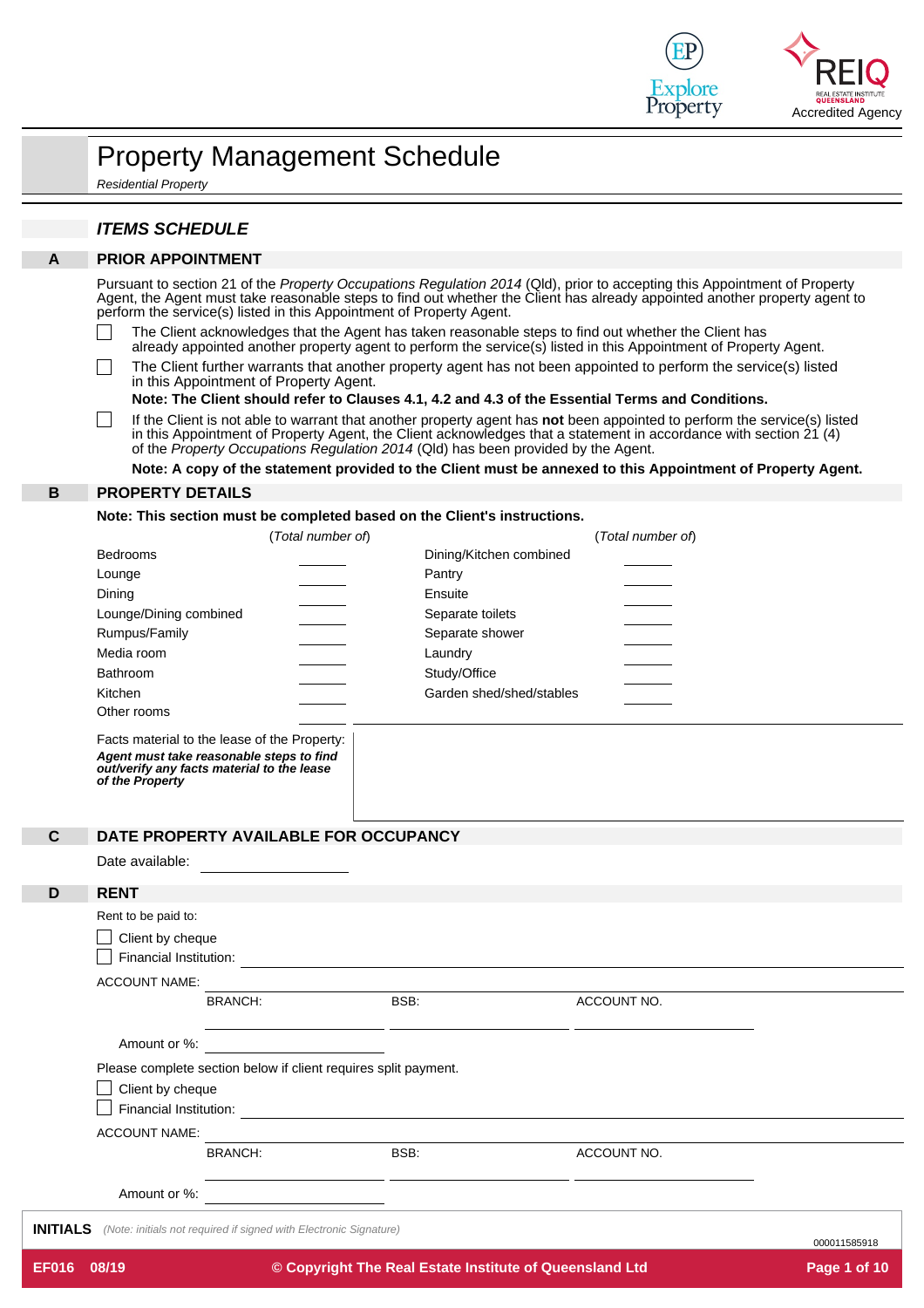| D | <b>RENT</b><br>(continued)                                                                                                                      |                                                                                                                      |                                                                                                                       |
|---|-------------------------------------------------------------------------------------------------------------------------------------------------|----------------------------------------------------------------------------------------------------------------------|-----------------------------------------------------------------------------------------------------------------------|
|   | Payment to be made:                                                                                                                             |                                                                                                                      | <u> 1989 - Johann Stoff, deutscher Stoff, der Stoff, der Stoff, der Stoff, der Stoff, der Stoff, der Stoff, der S</u> |
|   | Monthly<br>$\begin{array}{c} \boxed{1} \end{array}$                                                                                             |                                                                                                                      |                                                                                                                       |
|   | Statement issued:                                                                                                                               |                                                                                                                      |                                                                                                                       |
|   | Monthly                                                                                                                                         |                                                                                                                      |                                                                                                                       |
| Е | <b>COMMISSIONS</b>                                                                                                                              |                                                                                                                      |                                                                                                                       |
|   | (Note: The Client should refer to Part 7 of the Property Occupations Form 6)                                                                    |                                                                                                                      |                                                                                                                       |
|   |                                                                                                                                                 |                                                                                                                      | Where the commission is expressed as a percentage, the commission is actually worked out on:                          |
|   | • for the letting of the property - the actual rental for the property;<br>• for the collecting of rents - the actual amount of rent collected. |                                                                                                                      |                                                                                                                       |
|   | <b>Description</b>                                                                                                                              | Amount (GST inclusive)                                                                                               | <b>When Payable</b>                                                                                                   |
|   | Letting commission:                                                                                                                             |                                                                                                                      | <u> 1999 - Johann Johann Stoff, deutscher Stoffen und der Stoffen und der Stoffen und der Stoffen und der Stoffen</u> |
|   | Rent collection commission:                                                                                                                     |                                                                                                                      | <u> 1989 - Johann John Stone, fransk politiker (d. 1989)</u>                                                          |
|   |                                                                                                                                                 |                                                                                                                      |                                                                                                                       |
|   |                                                                                                                                                 |                                                                                                                      |                                                                                                                       |
|   |                                                                                                                                                 | <u> 1989 - Johann John Stein, markin fizzar a shekara 1980 - 1981 - 1982 - 1982 - 1982 - 1982 - 1982 - 1982 - 19</u> |                                                                                                                       |
| F | FEES, CHARGES AND EXPENSES                                                                                                                      |                                                                                                                      |                                                                                                                       |
|   | (Note: The Client should refer to Part 8 of the Property Occupations Form 6)                                                                    |                                                                                                                      |                                                                                                                       |
|   | <b>Description</b>                                                                                                                              | <b>Amount (GST inclusive)</b>                                                                                        | <b>When Payable</b>                                                                                                   |
|   | Management fee:                                                                                                                                 |                                                                                                                      |                                                                                                                       |
|   |                                                                                                                                                 |                                                                                                                      |                                                                                                                       |
|   | Lease negotiation/Renewal fee:                                                                                                                  |                                                                                                                      |                                                                                                                       |
|   | Maintenance/Repair fee:                                                                                                                         |                                                                                                                      |                                                                                                                       |
|   |                                                                                                                                                 |                                                                                                                      |                                                                                                                       |
|   | Periodic inspection fee:                                                                                                                        |                                                                                                                      |                                                                                                                       |
|   |                                                                                                                                                 |                                                                                                                      |                                                                                                                       |
|   | End of financial year statement fee:                                                                                                            |                                                                                                                      |                                                                                                                       |
|   |                                                                                                                                                 |                                                                                                                      |                                                                                                                       |
|   | Title search:                                                                                                                                   |                                                                                                                      |                                                                                                                       |
|   | Mediation/Tribunal fee:                                                                                                                         |                                                                                                                      |                                                                                                                       |
|   |                                                                                                                                                 |                                                                                                                      |                                                                                                                       |
|   | Other fees:                                                                                                                                     |                                                                                                                      |                                                                                                                       |
|   |                                                                                                                                                 |                                                                                                                      |                                                                                                                       |
|   |                                                                                                                                                 |                                                                                                                      |                                                                                                                       |
|   |                                                                                                                                                 |                                                                                                                      |                                                                                                                       |
|   |                                                                                                                                                 |                                                                                                                      |                                                                                                                       |
|   |                                                                                                                                                 |                                                                                                                      |                                                                                                                       |
|   |                                                                                                                                                 |                                                                                                                      |                                                                                                                       |
|   |                                                                                                                                                 |                                                                                                                      |                                                                                                                       |
|   | Advertising/Marketing:                                                                                                                          |                                                                                                                      |                                                                                                                       |
|   |                                                                                                                                                 |                                                                                                                      |                                                                                                                       |
|   |                                                                                                                                                 |                                                                                                                      |                                                                                                                       |
|   | Administrative Expenses:                                                                                                                        |                                                                                                                      |                                                                                                                       |
|   | (e.g. postage, STD phone calls,<br>fax transmissions and bank fees)                                                                             |                                                                                                                      |                                                                                                                       |
|   |                                                                                                                                                 |                                                                                                                      |                                                                                                                       |
|   |                                                                                                                                                 |                                                                                                                      |                                                                                                                       |
|   | Other Expenses:<br>(e.g. title search at cost)                                                                                                  |                                                                                                                      |                                                                                                                       |
|   |                                                                                                                                                 |                                                                                                                      |                                                                                                                       |
|   |                                                                                                                                                 |                                                                                                                      |                                                                                                                       |
|   |                                                                                                                                                 |                                                                                                                      |                                                                                                                       |
|   |                                                                                                                                                 |                                                                                                                      |                                                                                                                       |
|   |                                                                                                                                                 |                                                                                                                      |                                                                                                                       |
|   |                                                                                                                                                 |                                                                                                                      |                                                                                                                       |
|   |                                                                                                                                                 |                                                                                                                      |                                                                                                                       |

**INITIALS** *(Note: initials not required if signed with Electronic Signature)*

000011585918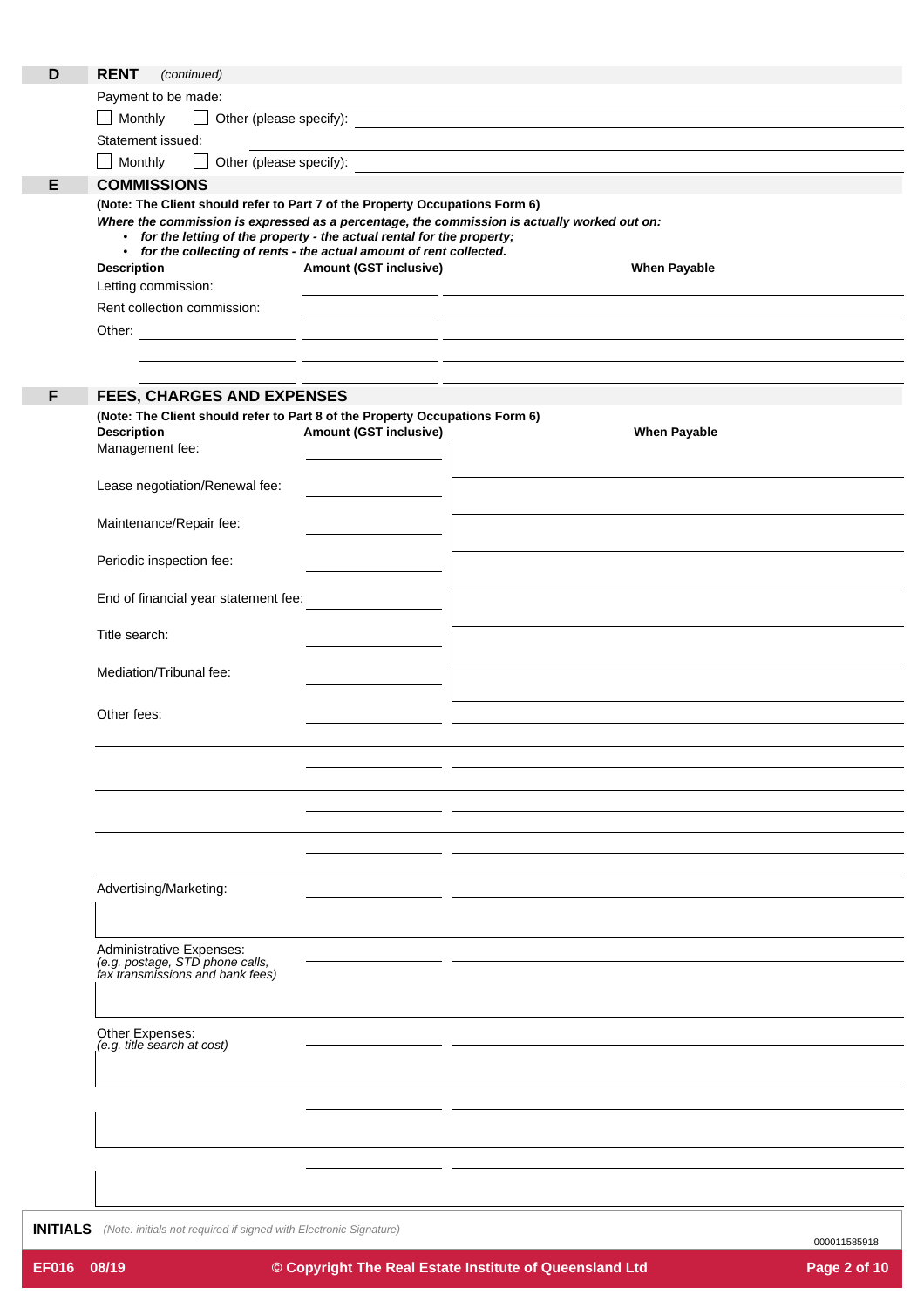| G | <b>DISBURSEMENTS</b>                                                                                                                                                                                                                                                   |
|---|------------------------------------------------------------------------------------------------------------------------------------------------------------------------------------------------------------------------------------------------------------------------|
|   |                                                                                                                                                                                                                                                                        |
|   | To be paid by the Agent for the Client from money received for or from the Client:                                                                                                                                                                                     |
|   | Invoices for repair & maintenance charges:<br>Yes<br>No                                                                                                                                                                                                                |
|   | All local and state government rates, charges and levies:<br>No<br>Yes                                                                                                                                                                                                 |
|   | Body corporate levies:<br>Yes<br>No                                                                                                                                                                                                                                    |
|   | Other:                                                                                                                                                                                                                                                                 |
|   |                                                                                                                                                                                                                                                                        |
|   |                                                                                                                                                                                                                                                                        |
| н | <b>SERVICES</b>                                                                                                                                                                                                                                                        |
|   | <b>Water Charges</b><br>$\leftarrow$ Client to complete, please select one of the following options.                                                                                                                                                                   |
|   | The Client's instructions to the Agent with respect to the passing on of any or all of the water consumption charges in respect to<br>the Property to the Tenant are:                                                                                                  |
|   | The Client advises the Agent that the Property identified in Part 3 hereof does comply with the "prescribed water efficiency<br>levels" and all water consumption charges in respect of the Property are passed on to the Tenant.                                      |
|   | The Client advises the Agent that the Property identified in Part 3 hereof does not comply with the "prescribed water<br>efficiency levels" and the property is individually metered for water. The Client will pay the reasonable amount of water<br>costs up to:     |
|   | month/s.<br>Kilolitres, every                                                                                                                                                                                                                                          |
|   | The Tenant will pay for all water consumption charges above the Client's reasonable amount.                                                                                                                                                                            |
|   | The Client advises that the property is not individually metered for water. The Client must pay all water costs.                                                                                                                                                       |
|   |                                                                                                                                                                                                                                                                        |
|   | Other instructions (please specify):                                                                                                                                                                                                                                   |
|   |                                                                                                                                                                                                                                                                        |
|   |                                                                                                                                                                                                                                                                        |
|   | <b>OTHER SERVICES</b>                                                                                                                                                                                                                                                  |
|   |                                                                                                                                                                                                                                                                        |
|   | The tenant must pay for:<br>$\leftarrow$ Yes or no. If yes, and not separately metered, specify proportion.                                                                                                                                                            |
|   | (a) electricity:<br>No<br>Yes<br>%                                                                                                                                                                                                                                     |
|   | $\%$<br>(b) gas:<br>No.<br>Yes                                                                                                                                                                                                                                         |
|   | (c) telephone:<br>$\frac{0}{0}$<br>Yes<br>No.                                                                                                                                                                                                                          |
|   | (d) any other service that the tenant must pay                                                                                                                                                                                                                         |
|   | <b>EMERGENCY AND ROUTINE REPAIRS</b>                                                                                                                                                                                                                                   |
|   | Pursuant to section 185 of the Residential Tenancies and Rooming Accommodation Act 2008 (Qld), the Client is required, at the                                                                                                                                          |
|   | start of the tenancy, to ensure:                                                                                                                                                                                                                                       |
|   | (a) The Property and inclusions are clean; and<br>(b) The Property is fit for the tenant to live in; and                                                                                                                                                               |
|   | (c) The Property and inclusions are in good repair; and<br>(d) He or she is not in breach of legislation dealing with issues about the health or safety of persons using or entering the property.                                                                     |
|   | Whilst the tenancy continues, the Client has an ongoing obligation to:                                                                                                                                                                                                 |
|   | (a) Maintain the Property in a way that it remains fit for the tenant to live in; and                                                                                                                                                                                  |
|   | (b) Maintain the Property and inclusions in good repair; and<br>(c) Ensure that any legislation dealing with issues about the health or safety of persons using or entering the Property are complied                                                                  |
|   | with; and                                                                                                                                                                                                                                                              |
|   | (d) If the Property includes a common area, this must be kept clean.                                                                                                                                                                                                   |
|   | "Routine repairs" are defined in section 215 of the Residential Tenancies and Rooming Accommodation Act 2008 (Qld)<br>as meaning "repairs that are not emergency repairs".                                                                                             |
|   | To ensure that the Client complies with his/her obligations under section 185 of the Residential Tenancies and Rooming                                                                                                                                                 |
|   | Accommodation Act 2008 (Qld) referred to above, and with regard to the Client's instructions contained in Part 8, Section 2<br>of this Appointment of Property Agent, the Client authorises the Agent to arrange for routine and emergency repairs and<br>maintenance. |

**INITIALS** *(Note: initials not required if signed with Electronic Signature)*

000011585918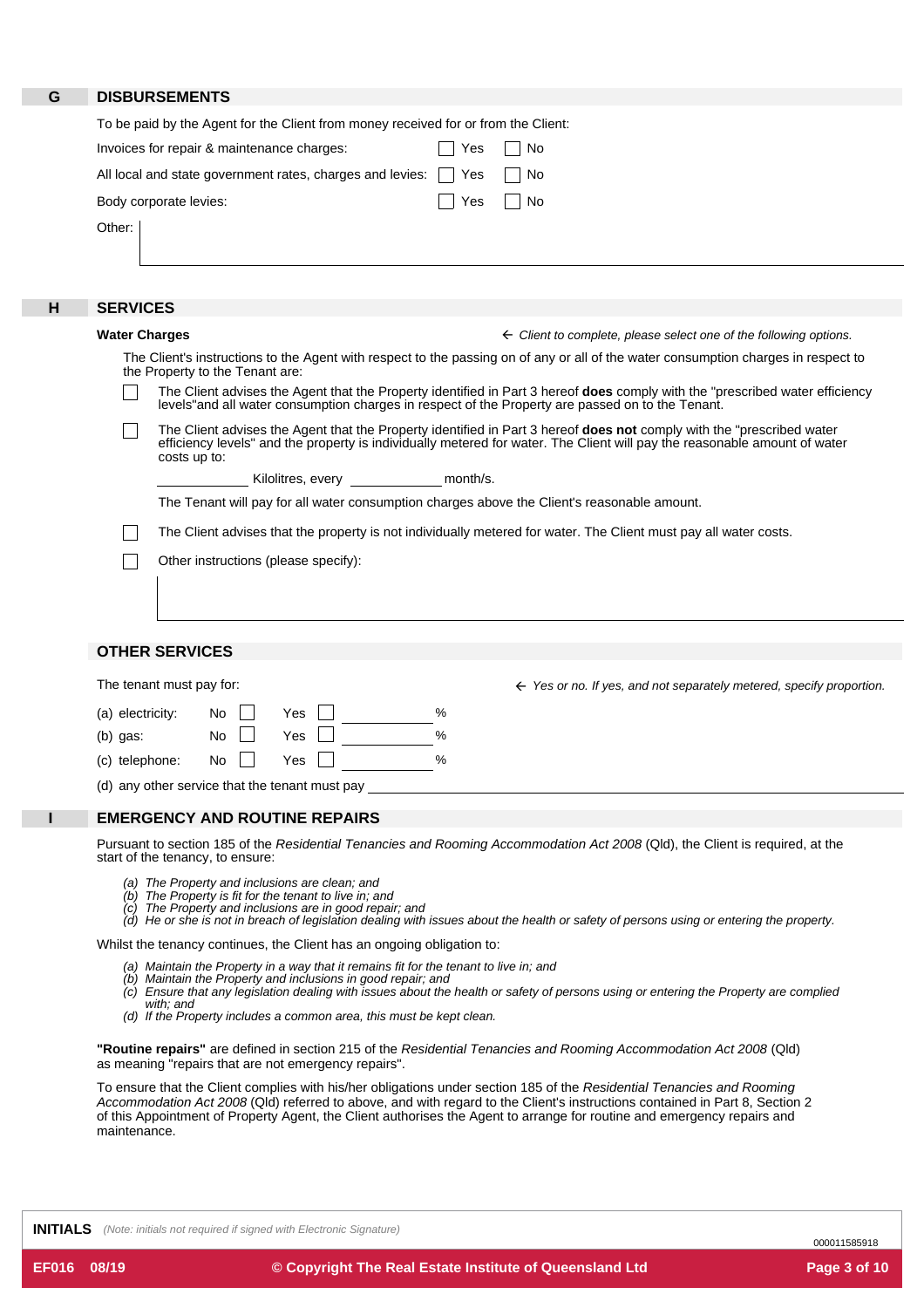### **I EMERGENCY AND ROUTINE REPAIRS** *(continued)*

"**Emergency repairs**" are defined in section 214 of the *Residential Tenancies and Rooming Accommodation Act 2008* (Qld) as meaning:

- a burst water service or a serious water service leak;
- (a) a burst water service or a serious wai<br>(b) a blocked or broken lavatory system; *(b)*
- *(c)*
- *(d) (e)*
- *<sup>a</sup> gas leak; <sup>a</sup> dangerous electrical fault;*
- *(f) (g) flooding or serious flood damage; serious storm, fire or impact damage;*
- *a failure or breakdown of the gas, electricity or water supply to the Property;*
- *(h) (i)* a failure or breakdown of an essential service or appliance on the property for hot water, cooking or heating;<br>a fault or damage that makes the Property unsafe or insecure;
- *(j)*

a fault or damage likely to injure a person, damage property or unduly inconvenience a tenant of the Property;<br>a serious fault in a staircase, lift or other common area of the Property that unduly inconveniences a tenant

- *(k) (l)*
- *in gaining access to, or using, the Property.*

The Agent will use his/her best endeavours to engage the following contractors who have been nominated by the Client, pursuant to Section 216 of the *Residential Tenancies and Rooming Accommodation Act 2008* (Qld), to effect emergency maintenance and repairs:

| Electrical repairs:<br>NAME:     | <b>BUSINESS PHONE:</b> | <b>MOBILE:</b> |
|----------------------------------|------------------------|----------------|
| Plumbing repairs:<br>NAME:       | <b>BUSINESS PHONE:</b> | MOBILE:        |
| Smoke alarm contractor:<br>NAME: | <b>BUSINESS PHONE:</b> | MOBILE:        |
| Other:<br>NAME:                  | <b>BUSINESS PHONE:</b> | MOBILE:        |
| NAME:                            | <b>BUSINESS PHONE:</b> | MOBILE:        |

The Client acknowledges that this information will be given to the tenant. The Client further warrants that the **nominated repairers are:**

- **(i) Appropriately qualified (if applicable);**
- **(ii) Licensed (if applicable);**
- **(iii) Hold adequate public liability insurance; and**

(iv) Hold adequate professional indemnity insurance (if applicable) with respect to the discharge of their duties<br>and/or the provision of their services.

### **J WARRANTY OR MAINTENANCE CONTRACTS**

|                 | Appliance:                                                                          | With:                                                   | Expiry:                                                                                                                                                                                                                        |  |  |  |  |
|-----------------|-------------------------------------------------------------------------------------|---------------------------------------------------------|--------------------------------------------------------------------------------------------------------------------------------------------------------------------------------------------------------------------------------|--|--|--|--|
|                 | Appliance:                                                                          | With: $\qquad \qquad$                                   | Expiry: $\qquad \qquad \qquad$                                                                                                                                                                                                 |  |  |  |  |
|                 | Appliance:                                                                          | With:                                                   | Expiry: Expirity:                                                                                                                                                                                                              |  |  |  |  |
|                 | Appliance:                                                                          | With:                                                   | Expiry:                                                                                                                                                                                                                        |  |  |  |  |
|                 | Servicing:                                                                          | Contractor:                                             | Frequency:                                                                                                                                                                                                                     |  |  |  |  |
|                 | Servicing:                                                                          | Contractor:                                             | Frequency: The control of the control of the control of the control of the control of the control of the control of the control of the control of the control of the control of the control of the control of the control of t |  |  |  |  |
|                 | Servicing:                                                                          | Contractor:                                             | Frequency:                                                                                                                                                                                                                     |  |  |  |  |
|                 | Servicing:                                                                          | Contractor:                                             | Frequency:                                                                                                                                                                                                                     |  |  |  |  |
| K               | <b>APPROVAL FOR PETS</b>                                                            |                                                         |                                                                                                                                                                                                                                |  |  |  |  |
|                 | The Client permits the Tenant to keep pets at the Property:<br>Conditions (if any): | Yes<br>No                                               |                                                                                                                                                                                                                                |  |  |  |  |
| L               | <b>POOL SAFETY</b>                                                                  |                                                         |                                                                                                                                                                                                                                |  |  |  |  |
|                 | Does the property have a regulated pool?                                            | Yes - Refer to attached Pool Safety Annexure            | <b>No</b>                                                                                                                                                                                                                      |  |  |  |  |
| M               | NUMBER OF APPROVED OCCUPANTS TO RESIDE AT THE PROPERTY                              |                                                         |                                                                                                                                                                                                                                |  |  |  |  |
|                 |                                                                                     |                                                         | occupants to reside at the Property.                                                                                                                                                                                           |  |  |  |  |
| <b>INITIALS</b> | (Note: initials not required if signed with Electronic Signature)                   |                                                         | 000011585918                                                                                                                                                                                                                   |  |  |  |  |
| <b>EF016</b>    | 08/19                                                                               | © Copyright The Real Estate Institute of Queensland Ltd | Page 4 of 10                                                                                                                                                                                                                   |  |  |  |  |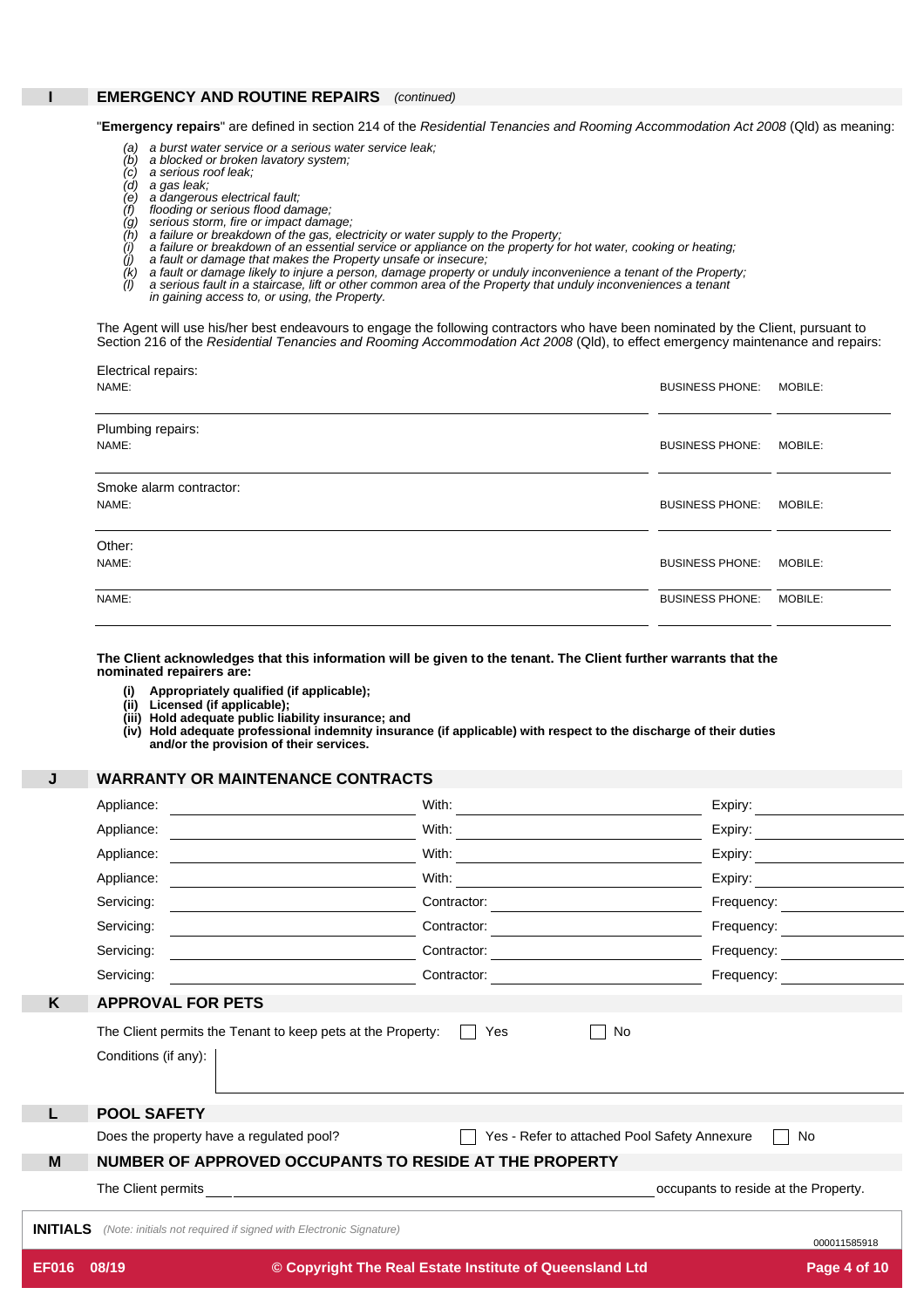# **N SPECIAL CONDITIONS FOR TENANCY**

### Note: This section should be completed by the Client or the Client's solicitor. Pursuant to section 24 of the Legal Profession Act 2007 (Qld), an Agent is prevented from inserting or altering special terms or conditions unless:

*(1) Authorised by the client to do so; OR*

*(2) (3)* The special terms and conditions are provided to the Agent in writing as an insertion or alteration to be included; OR *The special terms and conditions were originally drafted by a solicitor and have not been altered.*

### Note: A POA licensee cannot provide legal advice in relation to this contract or any other document such as the *General Tenancy Agreement.*

SPECIAL CONDITIONS:

| <b>INSURANCE</b>                           |                                                                                                                 | Note: This section must be completed based on Client instructions.                                                    |        |                       |  |  |
|--------------------------------------------|-----------------------------------------------------------------------------------------------------------------|-----------------------------------------------------------------------------------------------------------------------|--------|-----------------------|--|--|
| Public Liability Insurance:                |                                                                                                                 | <b>INSURER:</b>                                                                                                       |        | <b>POLICY NUMBER:</b> |  |  |
|                                            | Note: See Clause 4.15.1 of the Essential Terms and Conditions. The Client MUST have Public Liability Insurance. |                                                                                                                       |        |                       |  |  |
| <b>Building Insurance:</b>                 |                                                                                                                 | <b>INSURER:</b>                                                                                                       |        | POLICY NUMBER:        |  |  |
| Contents Insurance:                        |                                                                                                                 | <b>INSURER:</b>                                                                                                       |        | POLICY NUMBER:        |  |  |
| Lessor (Landlord Protection)<br>Insurance: |                                                                                                                 | <b>INSURER:</b>                                                                                                       |        | POLICY NUMBER:        |  |  |
| <b>BODY CORPORATE</b>                      |                                                                                                                 |                                                                                                                       |        |                       |  |  |
|                                            | Name of Plan/Body Corporate:                                                                                    | <u> 1989 - Johann Stoff, deutscher Stoffen und der Stoffen und der Stoffen und der Stoffen und der Stoffen und de</u> |        |                       |  |  |
|                                            |                                                                                                                 |                                                                                                                       |        |                       |  |  |
| Secretary:<br>NAME:                        |                                                                                                                 |                                                                                                                       |        |                       |  |  |
| ADDRESS:                                   |                                                                                                                 |                                                                                                                       |        |                       |  |  |
| SUBURB:                                    |                                                                                                                 |                                                                                                                       | STATE: | POSTCODE:             |  |  |
| PHONE:                                     | FAX:                                                                                                            | EMAIL:                                                                                                                |        |                       |  |  |
| Corporate Manager:<br>NAME:                | <u> 1986 - Johann Stone, amerikansk politiker (</u>                                                             |                                                                                                                       |        |                       |  |  |
| ADDRESS:                                   |                                                                                                                 |                                                                                                                       |        |                       |  |  |
| SUBURB:                                    |                                                                                                                 |                                                                                                                       | STATE: | POSTCODE:             |  |  |
| PHONE:                                     | FAX:                                                                                                            | EMAIL:                                                                                                                |        |                       |  |  |

*Note: It is a requirement under section 69 of the Residential Tenancies and Rooming Accommodation Act 2008 (Qld) that a copy of the relevant by-laws be provided when the tenancy agreement is given to the Tenant for signing.*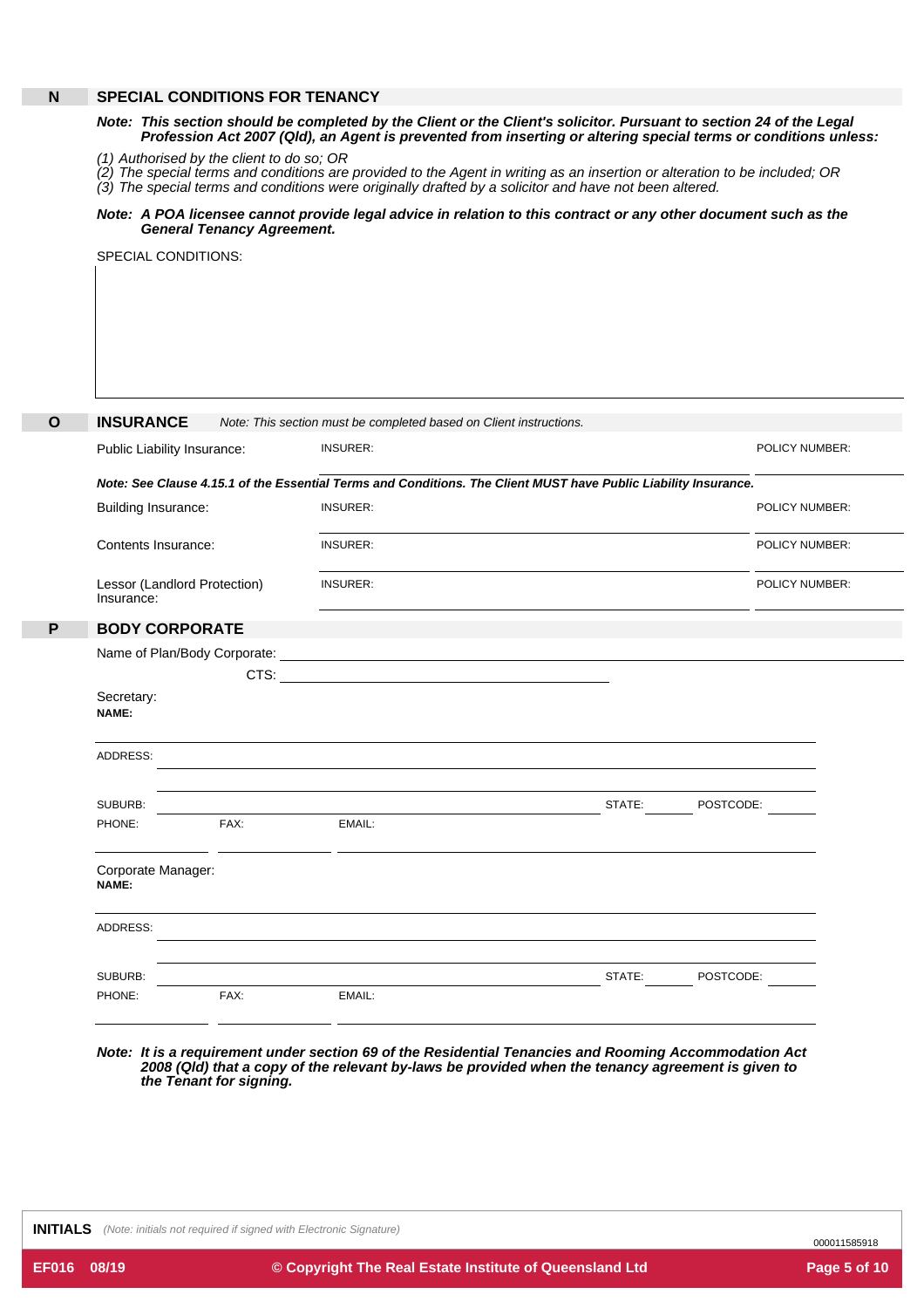# **Q CLIENT'S EMERGENCY CONTACT**

|            | <u>ULILINI U LINLINULINU I UUNIAUI</u> |         |        |        |           |  |
|------------|----------------------------------------|---------|--------|--------|-----------|--|
| NAME:      |                                        |         |        |        |           |  |
| ADDRESS:   |                                        |         |        |        |           |  |
| SUBURB:    |                                        |         |        | STATE: | POSTCODE: |  |
| PHONE (W): | PHONE (H):                             | MOBILE: | EMAIL: |        |           |  |
|            |                                        |         |        |        |           |  |

# **R PRIVACY**

The Client acknowledges that they have, where necessary, been provided with and completed, a Privacy Notice and  $\Box$ Consent by the Agent in the form **annexed** to this Appointment of Property Agent or located on the Agent's website at:

and they fully understand that the collection and use of personal information contained in the *Property Occupations* Form 6 - Appointment and reappointment of a property agent, resident letting agent or property auctioneer, this Schedule, the Essential Terms and Conditions and any additional annexures, is in accordance with the Privacy Notice and Consent.

| S | <b>SIGNATURES</b> |       |  |
|---|-------------------|-------|--|
|   | Client 1:         | Date: |  |
|   | Client 2:         | Date: |  |
|   | Agent:            | Date: |  |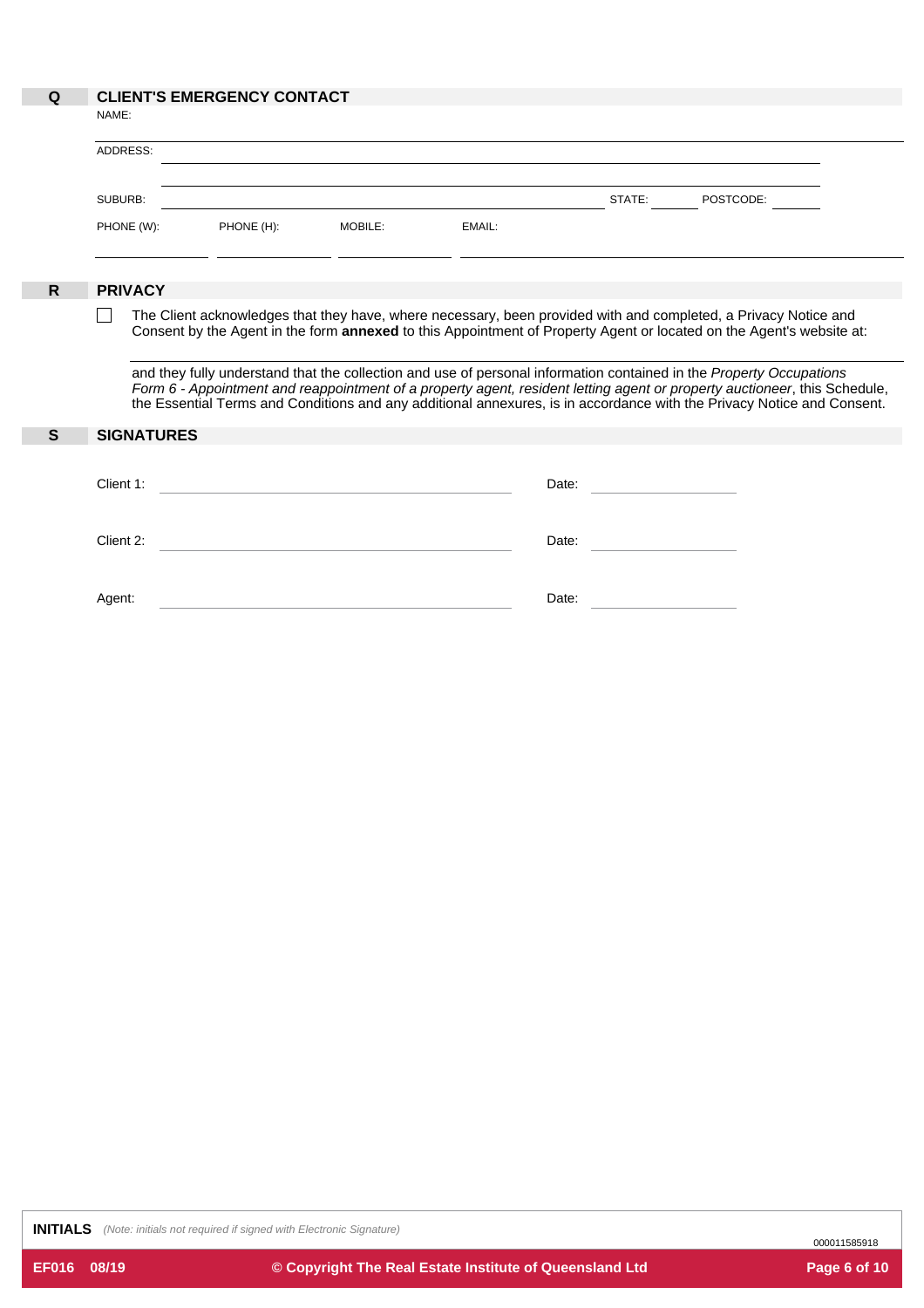# **DEFINITIONS**

- 1.1 **"Agent"** means the party described in Part 2 of the
- Appointment of Property Agent.<br>1.2 **"Appointment of Property Agent"** means the Queensland 4.3 Government Property Occupations Form 6 - Appointment and reappointment of a property agent, resident letting agent or property auctioneer. These terms and conditions and the Schedule are annexed to the Appointment of Property Agent.
- 1.3 **"Client"** means the party described in Part 1 of the with a Tenant;
- 1.4 **"Commission"** means the commission stated in Part 7 of the Appointment of Property Agent and detailed in Item E of the Schedule (if applicable).
- 1.5 **"Condition Report"** means a report which conforms either to section 65 and 66 (as the case may be) of the *Residential Tenancies and Rooming Accommodation Act 2008* (Qld).
- 1.5 **"Electronic Signature"** means an electronic method of signing that identifies the person and indicates their intention to sign;
- 1.6 **"Emergency Repairs"** means the repairs defined in section 214 of the *Residential Tenancies and Rooming Accommodation Act 2008* (Qld).
- 1.7 **"General Tenancy Agreement"** means the current standard RTA General Tenancy Agreement conforming to the requirements of the *Residential Tenancies and Rooming Accommodation Act 2008* (Qld) or such other tenancy agreement, for example the REIQ General Tenancy Agreement, applying to the letting of the Property.
- 1.8 **"Property"** means the property described in Part 3 of the Appointment of Property Agent and Item B of the Schedule.
- 1.9 **"Relevant Legislation"** includes the *Residential Tenancies and Rooming Accommodation Act 2008* (Qld), the *Body Corporate and Community Management Act 1997* (Qld), the *Property Law Act 1974* (Qld), the *Work Health and Safety Act 2011* (Qld), the *Building Act 1975* (Qld), the *Building Code of Australia*, the *Anti-Discrimination Act 1991* (Qld), the *Competition and Consumer Act 2010* (Cth), *Australian Consumer Law (Queensland)*, the *Fair Trading Act 1989* (Qld), the *Fire and Emergency Services Act 1990* (Qld), the *Building and Other Legislation Amendment Act 2010* and the *Property Occupations Act 2014* (Qld) as amended or replaced from time to time.
- 1.10 **"RTA"** means the Residential Tenancies Authority.
- taken out in accordance with Clause 4.15.1; 1.11 **"Schedule"** means the Residential Property Management Schedule.
- 1.12 **"Tenant"** means a person(s) with whom the Client has entered into a General Tenancy Agreement for the letting of the Property.

#### **2. WHAT MAKES UP THIS AGREEMENT**

- This **Agreement** comprises the following parts:
- 2.1 Appointment of Property Agent;
- Schedule; 2.2
- Essential Terms and Conditions; 2.3
- 2.4 Any additional annexures.

#### **3. CLIENT APPOINTS AGENT**

For the Commission and other fees payable by the Client, the Agent agrees to manage the Property for the Client in accordance with this Agreement. 3.1

#### **4. CLIENT'S OBLIGATIONS**

# **The Client must:**

4.1 to the extent permitted by law, revoke in writing and finalise any pre-existing Appointment of Property Agent given to any other property agent to let or to manage the Property;

- **1.** not let or manage the Property as principal, or appoint any 4.2 person to let or manage the Property other than the Agent for the term of this Agreement;
	- refer to the Agent any prospective tenant(s) that contacts the Client;
	- immediately inform the Agent of any changes concerning the Property; 4.4
	- meet all obligations imposed by Relevant Legislation and any General Tenancy Agreement entered into by the Client 4.5
	- Appointment of Property Agent. unless otherwise stated in Items G and H of the Schedule, pay all charges, levies, premiums, rates or taxes for the Property other than a service charge; **For example:** Body Corporate levies, council general rates, sewerage charges and environment levies and land tax;
		- 4.7 pay all Commission, fees and expenses specified in Parts 7 and 8 of the Appointment of Property Agent and Items E and F of the Schedule to the Agent as and when such amounts are payable;
		- pay for the installation of the first telephone line to the Property; 4.8
		- pay for all repairs and maintenance; 4.9
		- 4.10 promptly give instructions to the Agent when requested to do so by the Agent;
		- 4.11 immediately notify the Agent of any changes to the contact details specified in Part 1 of the Appointment of Property Agent;
		- 4.12 supply and maintain all locks necessary to ensure the Property is reasonably secure, and at the Client's cost, provide a key for each lock to the Tenant and Agent, and if there is more than one tenant, provide to each further Tenant a key for each lock that secures an entry to the Property or secures a road or other place that is normally used to gain access to, or leave, the area or building in which the Property is situated;
		- 4.13 observe the terms of any General Tenancy Agreement made by the Agent on behalf of the Client;
		- 4.14 have the Property treated for pests as required (no more than annually) at the Client's cost;
		- 4.15 obtain and maintain insurance policies for:
			- 4.15.1 public liability providing cover to a minimum of \$10 million;
				- 4.15.2 provide to the Agent, upon request (no more than annually), a certificate of currency of the insurance
		- 4.16 if the Client decides to sell the Property, advise the Agent in writing that the Property is for sale and identify the property agent with whom the Property is listed for sale;
		- 4.17 where applicable, negotiate with the Body Corporate to ensure full co-operation with and access by the Agent to the building for the purposes of managing and letting the Property;

**For example:** ensure the Body Corporate provides the Agent with a copy of the Body Corporate by-laws and provide the Agent with confirmation of Body Corporate (as the regulated pool owner) compliance with pool safety requirements:

- 4.18 if the Property includes a regulated pool, provide and keep the pool, pool fencing, pool gate and pool lock in good repair and in compliance with all applicable building and pool fencing legislation, regulations, by-laws and standards from time to time;
- 4.19 If there is a regulated pool owned by the Client, including a portable pool with a depth of 300mm or greater, the Client must ensure that a pool safety certificate is in effect prior to a General Tenancy Agreement commencing.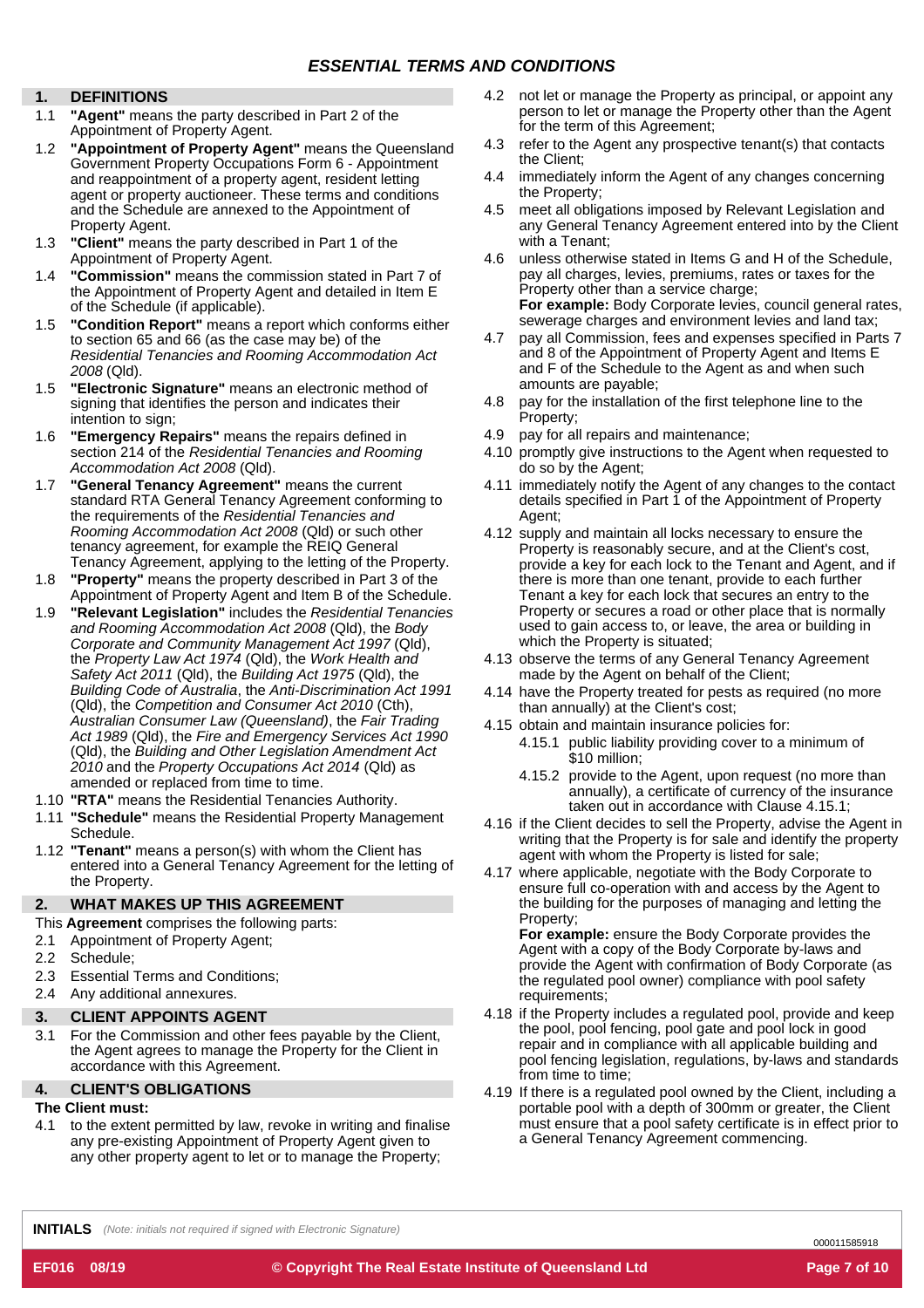#### **5. WHAT HAPPENS IF THE CLIENT IS IN DEFAULT UNDER A TENANCY AGREEMENT**

5.1 If a General Tenancy Agreement is terminated due to the Client's breach, the Client must pay the Agent, as liquidated damages, an amount equal to the Commission and fees set out in Items E and F of the Schedule that would have been paid had the General Tenancy Agreement been duly completed, in addition to any other amount ordinarily payable to the Agent under this Agreement.

# **6. CLIENT'S WARRANTIES**

# **The Client warrants that:**

- 6.1 the Client has authority to enter into this Agreement and is:
	- 6.1.1 either the current registered proprietor of the Property or is in the process of becoming the registered proprietor of the Property; or
	- 6.1.2 properly authorised to deal with the Property and has provided evidence of such authority to the Agent;
- all information given to the Agent about the Property is true and correct in all respects and is neither misleading nor deceptive nor likely to be either; 6.2
- the Client has not withheld any information that might have caused the Agent not to enter this Agreement; 6.3
- any regulated pool, pool fencing, pool gate and pool lock are in good condition and comply with all applicable building and pool fencing legislation, regulations, by-laws and standards from time to time; 6.4
- that the Property has been fitted with a safety switch (or switches) in accordance with the requirements of the *Electrical Safety Regulation 2013* (Qld); 6.5
- the Property Details are accurate and may be relied on by the Agent for any purpose in connection with the performance of the services to be provided under this Agreement including (but not limited to) advertising and marketing the Property; 6.6
- that the Property has been fitted with compliant smoke alarm(s) as required by the *Fire and Emergency Services Act 1990* (Qld) and the Client will: 6.7
	- 6.7.1 maintain the smoke alarm(s) installed at the Property by cleaning and testing them 30 days before the start of a tenancy (including tenancy renewals); and
	- 6.7.2 replace all batteries in the smoke alarm(s) if, at the time of cleaning and testing, the batteries are flat or almost flat; and
	- 6.7.3 replace all smoke alarm(s) at the Property before they reach the end of their service life.
- the Client is aware of section 185 of the *Residential Tenancies and Rooming Accommodation Act 2008* (Qld) and the Client is satisfied that the Property meets the criteria set out therein; 6.8
- the Client will comply with the Client's obligations under section 185 of the *Residential Tenancies and Rooming Accommodation Act 2008* (Qld) throughout the term of this Agreement. 6.9

#### **7. CLIENT'S ACKNOWLEDGEMENTS**

# **The Client acknowledges that:**

- 7.1 all written communications under this Agreement must be given to the parties' postal address, facsimile number, email address or mobile telephone number specified in Parts 1 and/or 2 of the Appointment of Property Agent;
- the parties consent to the use of electronic communication in accordance with the provisions set out in Chapter 2 of the *Electronic Transactions (Queensland) Act 2001* (Qld) and the *Electronic Transactions Act 1999* (Cth); 7.2
- if this Agreement is signed by any party using an Electronic Signature, the Client and the Agent: 7.3
	- 7.3.1 agree to enter into this Agreement in electronic form; and
- 7.3.2 consent to either or both parties signing the Agreement using an Electronic Signature;
- 7.4 the Agent's contractual obligations are limited to those contained in this Agreement;
- the authority vested in the Agent by this Agreement extends to the Agent's employees, consultants and contractors from time to time; 7.5
- the Agent gives no warranty as to the creditworthiness, character, suitability or fitness of any Tenant; 7.6
- the Agent is not responsible to the Client for any default in payment of rent or otherwise on the part of the Tenant or for any damage done by or any unsatisfactory conduct on the part of any Tenant and whether or not such Tenant was approved by the Agent; 7.7
- the Agent gives no warranty that the Property is clean and fit to live in nor safe to live in nor in a good state of repair nor that it complies with any building or pool safety requirements; 7.8
- the Agent assumes no liability for the state or manner of construction of the Property at the time of entry into this Agreement or subsequently; 7.9
- 7.10 the Agent is not a licensed engineer, architect, builder, pool safety certifier or any other type of professional or tradesperson and is only responsible to report to the Client on matters that are readily apparent on a visual inspection undertaken in accordance with Clause 8.12 or which are reported to the Agent in writing by a third party in accordance with Clause 8.13;
- 7.11 without limiting the generality of Clause 7.10, the Agent is not responsible for identifying or reporting any latent defect in the Property, any defect in a floor surface in the Property, or for the maintenance or cleaning of a floor surface in the Property;
- 7.12 the Agent gives no warranty that any animal to be kept at the Property will not cause any harm, loss or damage or that the Property is suitable for keeping the animal, and the Agent is not responsible and will be held harmless by the Client for any loss, claim, suit or demand, brought, caused or contributed to, directly or indirectly, by the animal;
- 7.13 the Agent gives no warranty that any regulated pool on the Property, including a portable pool of a depth of 300mm or greater and/or as prescribed by Relevant Legislation, will not cause any harm, loss or damage or that the Property is suitable for a regulated pool, including a portable pool, and the Agent is not responsible and will be held harmless by the Client for any loss, claim, suit or demand, brought, caused or contributed to, directly or indirectly, by the regulated pool;
- 7.14 in accordance with Relevant Legislation, the pool safety certificate is to be obtained, maintained and renewed and a compliant fence is to be erected and maintained, as required by Relevant Legislation.

#### **8. AGENT'S AUTHORITY**

# **The Client authorises the Agent:**

- 8.1 to deduct any monies due and payable to the Agent from the Client pursuant to this Agreement from any monies received by the Agent for and on behalf of the Client;
- to pay from any monies received by the Agent, on behalf of the Client, any disbursements referred to in Item G of the Schedule or other expenses, including contractors' and trades peoples' fees, incurred by the Agent on behalf of the Client in the management of the Property; 8.2
- 8.3 to let the Property, and if necessary from time to time to re-let the Property, for a rental price that is in accordance with the instructions of the Client or in the absence of specific instructions, for a rental price which is reasonably obtainable;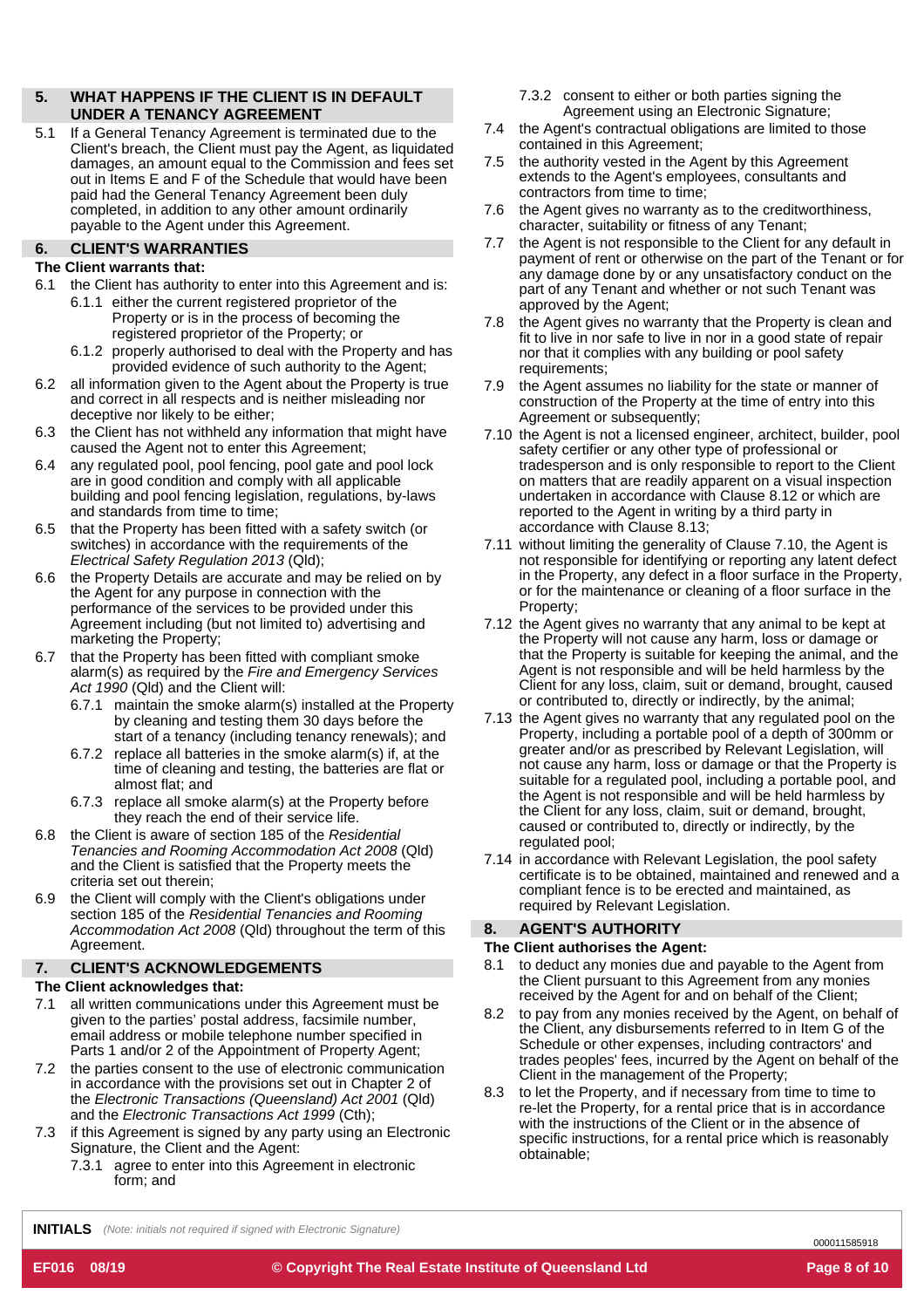- 8.4 to re-let the Property at market rental price for a fixed term (such as a 6 or 12 month term or other fixed term) unless otherwise advised in writing by the Client;
- 8.5 to advertise the Property as available for rent, at the Client's expense, as specified in Part 8, Section 1 of the Appointment of Property Agent and Item F of the Schedule;
- 8.6 to provide keys to prospective tenants to inspect the Property unsupervised, only when instructed in writing to do so by the Client;
- 8.7 to communicate to the Client an expression of interest whether written or oral, about the letting of the Property, at the Agent's sole discretion;
- 8.8 to make reasonable inquiry, to the extent permitted by the laws relating to privacy and discrimination, as to the ability of the prospective tenant(s) to meet the Tenant's obligations as specified in the General Tenancy Agreement current at the time the Client enters into this Agreement;
- 8.9 to negotiate and settle the terms of the General Tenancy Agreement with the Tenant in conformity with Relevant Legislation;
- 8.10 to accept and sign the General Tenancy Agreement and ancillary documents as Agent for the Client;
- 8.11 to demand and collect rent, bond money, key deposits and other monies (if any) payable to the Client from a Tenant(s) as and when these monies are due for payment and to pay bond money to the RTA in accordance with the Relevant Legislation;
- 8.12 to the extent permitted by the Relevant Legislation, to inspect the Property at least once during each 6 monthly period, unless otherwise expressly agreed and specified in the Schedule, and where the Agent considers reasonably necessary, to report as to the outcome of those inspections to the Client;
- 8.13 to give notice to the Client, in the manner specified in Clause 7.1 on receipt of a complaint or notification of any serious safety risk relating to the Property. The giving of notice pursuant to this clause is the extent of the Agent's authority;
- 8.14 to arrange for repairs and maintenance as authorised by the Client in writing (including the authorisation contained in Part 8, Section 2 of the Appointment of Property Agent). Emergency Repairs are to be dealt with immediately and all other repair and maintenance requests are to be dealt with in a timely fashion;
- 8.15 to exercise the Client's rights to vary or terminate any General Tenancy Agreement with a Tenant(s) to the extent permitted by the Relevant Legislation;
- 8.16 if considered necessary by the Agent (for example because of the frequency or the nature of the breach), to notify the Client of any unremedied breach by the Tenant(s) of the terms of his/her General Tenancy Agreement with the Client;
- 8.17 to complete and sign on behalf of the Client and serve all Condition Reports, documents and notices required to be given under the Relevant Legislation;
- 8.18 to demand and receive from the RTA, a Tenant's bond money to the extent of unpaid rent or other monies payable by that tenant under his/her General Tenancy Agreement with the Client;
- 8.19 where applicable, to obtain from the Body Corporate and to provide to the Tenant(s), access to a copy of the Body Corporate by-laws upon signing the General Tenancy Agreement.

#### **9. APPOINTMENT OF SOLICITORS AND COMMERCIAL AGENTS**

The Agent may appoint solicitors or licensed commercial agents, at the expense of the Client, to recover monies due from a Tenant (or former Tenant), with prior written approval of the Client. 9.1

# **10. AGENT'S OBLIGATIONS**

# **The Agent must:**

- 10.1 account to the Client in writing for all monies received, paid or appropriated in accordance with this Agreement;
- 10.2 notify the Client of the Property becoming vacant.

# **11. INDEMNITY**

- Unless a finding of negligence is established against the 11.1 Agent, the Client indemnifies the Agent and therefore must pay the Agent for liability, loss or costs the Agent suffers or incurs from all actions, claims, demands, damages and expenses arising out of or in respect of its capacity as Agent of the Client;
- 11.2 Without limiting the generality of Clause 11.1, the Client indemnifies the Agent from and against all actions, claims, demands, losses, costs, damages and expenses arising out of or in respect of the Client's failure to give timely, appropriate or sufficient funds to or for the Agent to carry out an instruction or authority.

# **12. TERMINATION**

- 12.1 If either party wishes to terminate this Agreement, it must be terminated in accordance with Part 5 of the Appointment of Property Agent and Sections 106 and 114 of the *Property Occupations Act 2014* (Qld), which provide that this Agreement ends on the date when one of the following happens:
	- 12.1.1 either the Client or the Agent exercise the option to revoke the Appointment of Property Agent under Sections 106 and 114 of the *Property Occupations Act 2014* (Qld), in which case the party exercising the option must give the other party at least 30 days written notice unless the Client and the Agent agree, in writing, to an earlier date for the Appointment of Property Agent to end; or
	- 12.1.2 the Client signs a transfer of, or contract to sell, the Property in which case the Client must give the Agent at least 30 days notice written unless the Client and the Agent agree, in writing, to an earlier date for the Appointment of Property Agent to end;
	- 12.1.3 the Client must give the notice referred to in Clause 12.1.2 above on the day that the Client signs the transfer of, or contract to sell, the Property.
- 12.2 The Client must pay to the Agent, all Commission and fees to which the Agent is entitled during the notice period outlined in Clause 12.1.1 and 12.1.2 above;
- 12.3 Any termination does not affect either party's pre-existing rights and obligations.

# **13. CLIENT AND AGENT'S ACKNOWLEDGEMENT The Client and the Agent acknowledge that:**

- 13.1 they have received a copy of the Property Occupations Form 6 - Appointment and reappointment of a property agent, resident letting agent or property auctioneer, the Schedule, these Essential Terms and Conditions and any additional annexures;
- 13.2 they have read and fully understood the Property Occupations Form 6 - Appointment and reappointment of a property agent, resident letting agent or property auctioneer, the Schedule, these Essential Terms and Conditions and any additional annexures, including the warranties and indemnities contained therein and agree to be fully bound by them.

# **14. ENTIRE AGREEMENT**

14.1 This document constitutes the entire agreement of the parties with respect to the subject matter of this document and supersedes all prior negotiations or expressions of intent or understandings with respect to the appointment of the Agent to the Property.